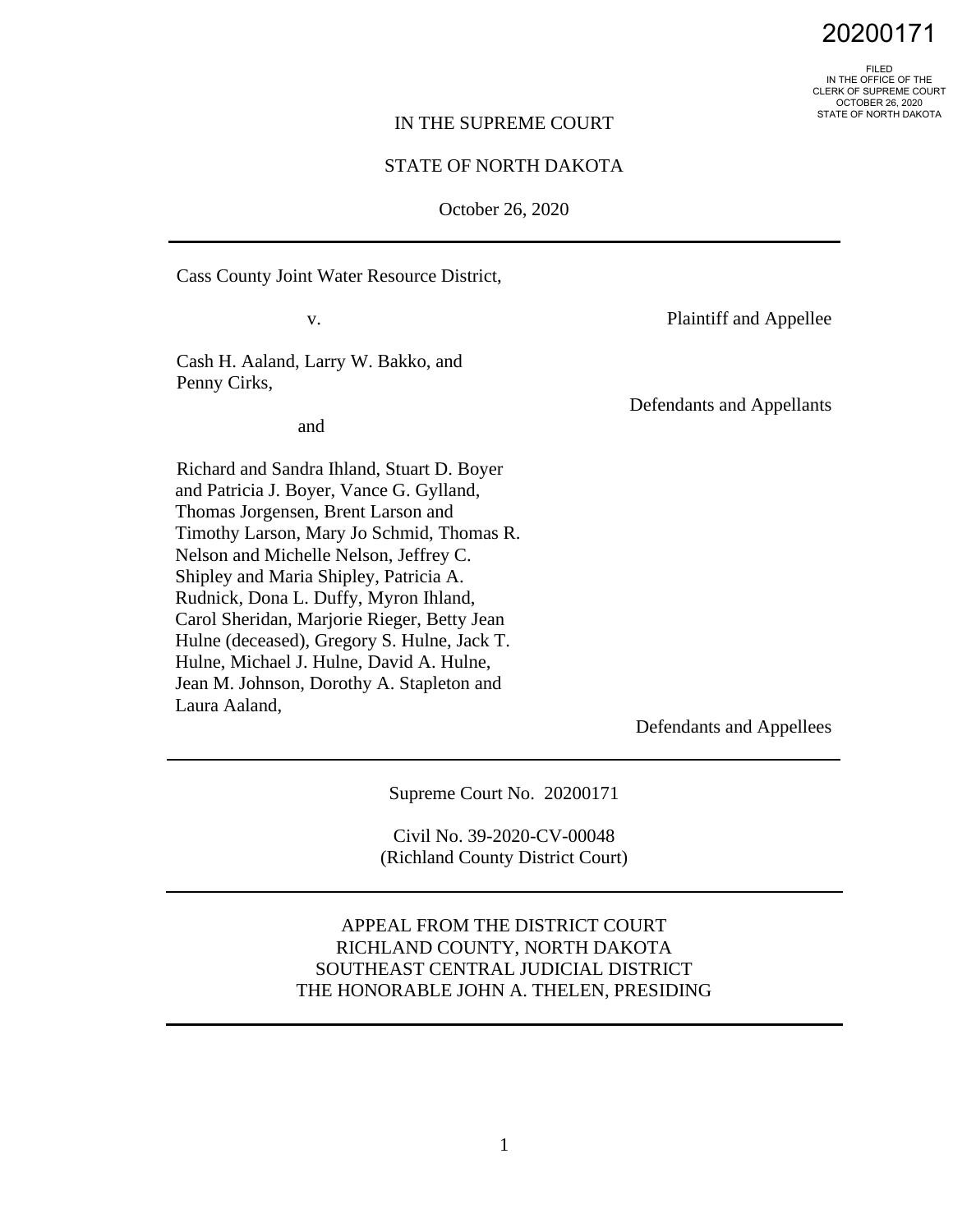## **BRIEF OF APPELLANT \*\*\* ORAL ARGUMENT REQUESTED \*\*\***

# AALAND LAW OFFICE, LTD.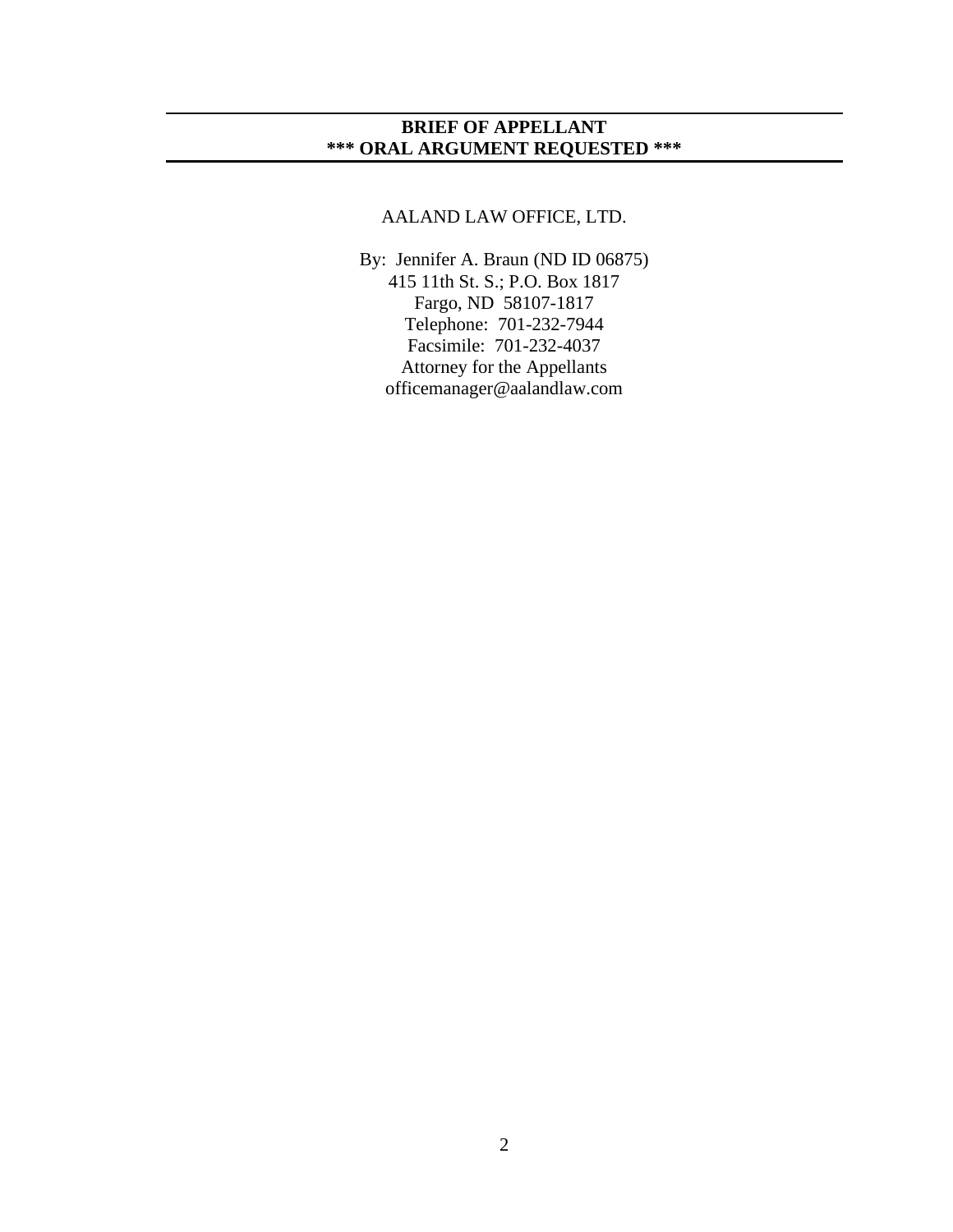# TABLE OF CONTENTS

Page

|                                                                                                                                                                                                                                                                                                              | $5-4$     |
|--------------------------------------------------------------------------------------------------------------------------------------------------------------------------------------------------------------------------------------------------------------------------------------------------------------|-----------|
|                                                                                                                                                                                                                                                                                                              | Paragraph |
|                                                                                                                                                                                                                                                                                                              |           |
|                                                                                                                                                                                                                                                                                                              |           |
|                                                                                                                                                                                                                                                                                                              |           |
|                                                                                                                                                                                                                                                                                                              |           |
|                                                                                                                                                                                                                                                                                                              |           |
|                                                                                                                                                                                                                                                                                                              |           |
| I. The District's use of North Dakota Century Code $\S$ 32-15-06 to<br>obtain successive orders granting right of entry onto Landowners'<br>private properties and to occupy said properties long-term deprived<br>Landowners of their property which is a "taking" without payment<br>of just compensation. |           |
|                                                                                                                                                                                                                                                                                                              |           |
|                                                                                                                                                                                                                                                                                                              |           |
|                                                                                                                                                                                                                                                                                                              |           |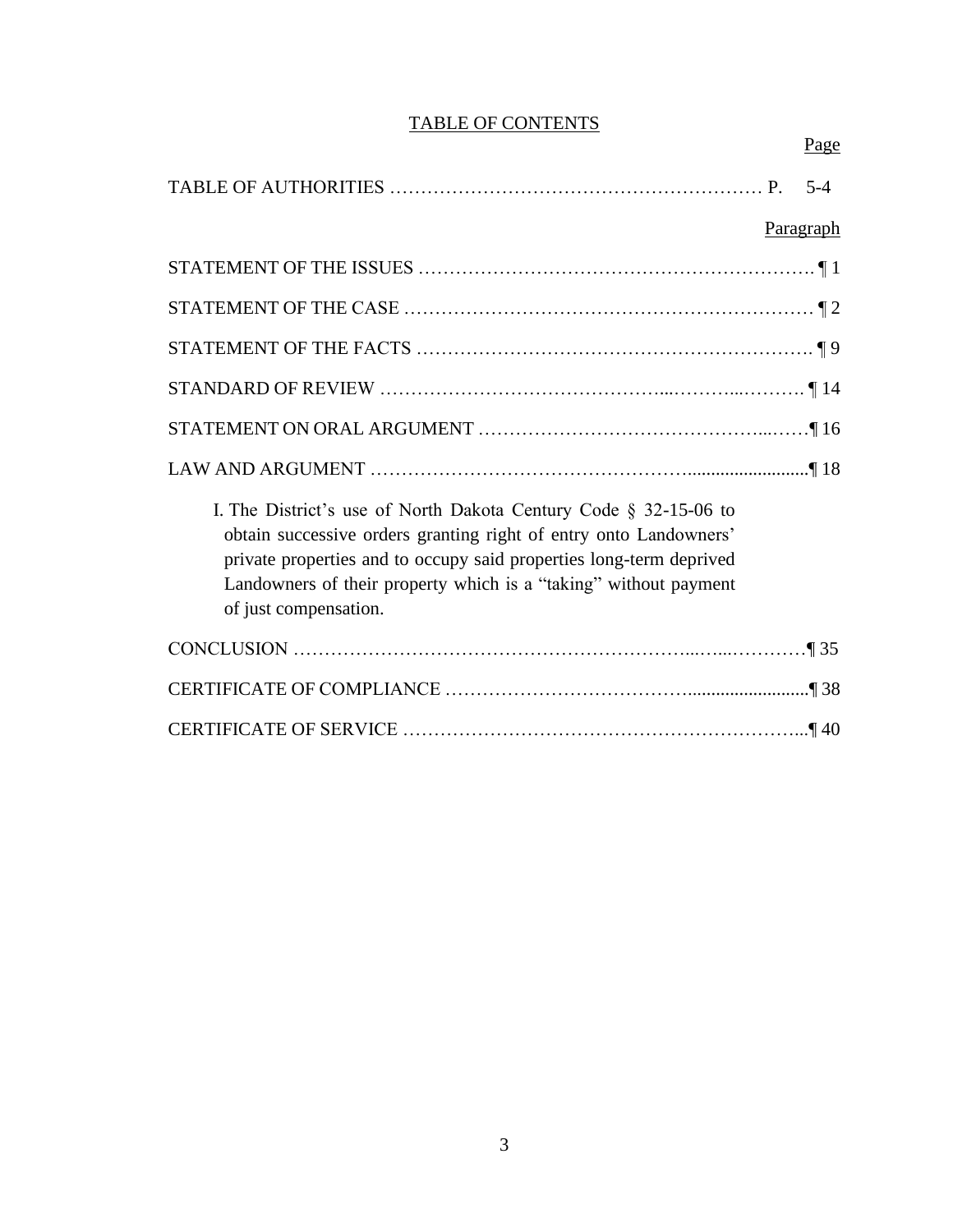# TABLE OF AUTHORITIES

# NORTH DAKOTA STATE CASES

| Alliance Pipeline L.P. v. Smith,                |  |
|-------------------------------------------------|--|
|                                                 |  |
| City of Minot v. Boger,                         |  |
|                                                 |  |
| Donaldson v. City of Bismarck,                  |  |
|                                                 |  |
| Grand Forks-Traill Water Users, Inc. v. Hielle, |  |
|                                                 |  |
| Minch v. City of Fargo,                         |  |
|                                                 |  |
| Minnkota Power Co-op., Inc. v. Anderson,        |  |
|                                                 |  |
| Square Butte Elec. Co-op. v. Dohn,              |  |
|                                                 |  |
| State v. Bohe,                                  |  |
|                                                 |  |
| Wilkinson v. Bd. of Univ. and Sch. Lands,       |  |
|                                                 |  |
| Wilson v. City of Fargo,                        |  |
|                                                 |  |
| UNITED STATES SUPREME COURT CASES               |  |
|                                                 |  |
| Kaiser Aetna v. United States,                  |  |
| Loretto v. Teleprompter Manhattan CATV Corp.,   |  |
|                                                 |  |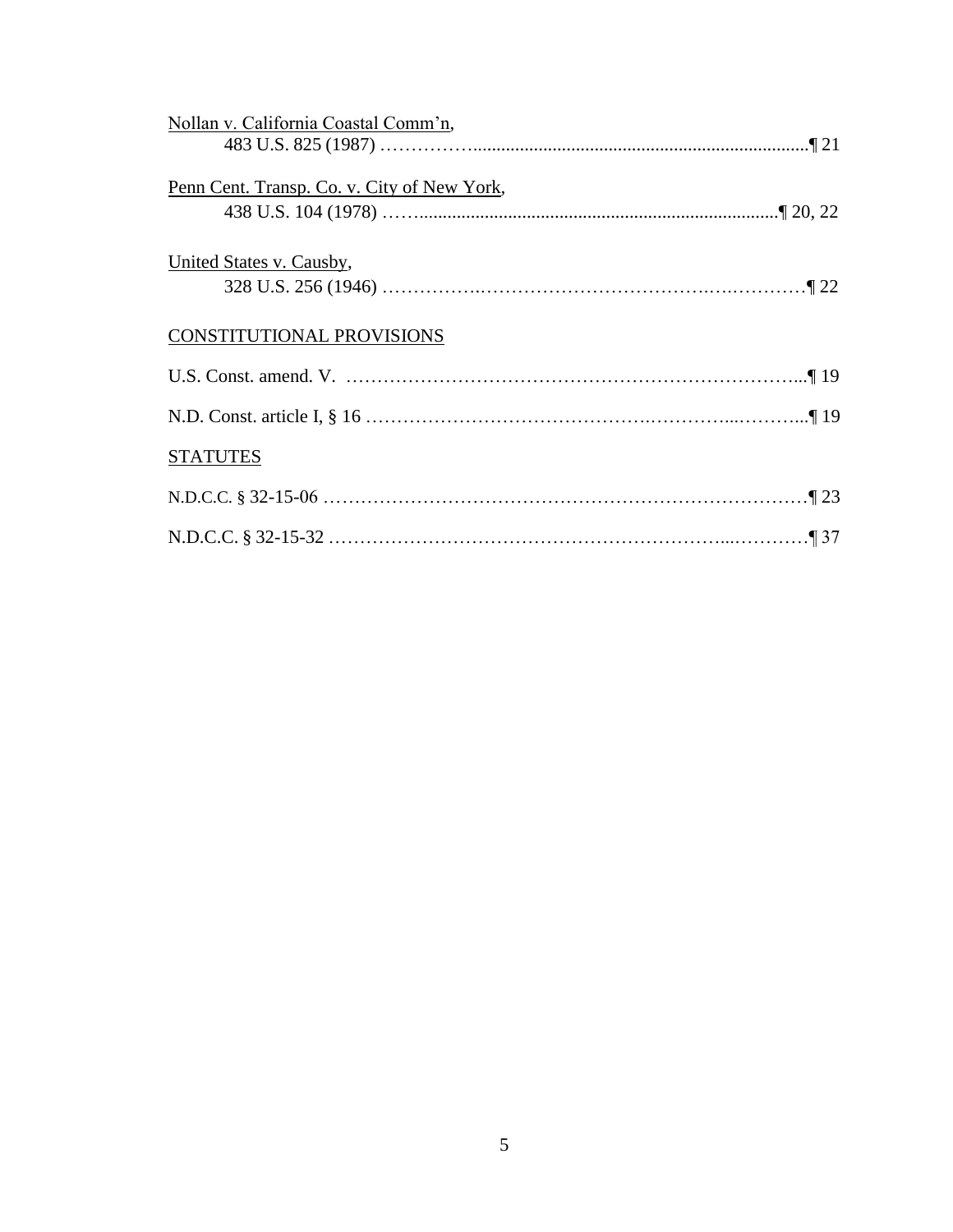#### [¶ 1] STATEMENT OF THE ISSUES

I. Whether the district court erred as a matter of law in finding that the successive order granting right of entry under N.D.C.C. § 32-15-06 onto Landowners private properties and to occupy said properties long-term was not a taking?

### [¶ 2] STATEMENT OF THE CASE

[¶ 3] This is an appeal by Landowners from a district court order granting right of entry onto their private properties. Landowners contend the order granting right of entry amounted to a taking, thereby requiring just compensation. The Cass County Joint Water Resource District (hereinafter "District") filed an Application for Permit to Enter Land on February 21, 2020, (hereinafter "2020 Application") to enter the land of the landowners Cash Aaland, Larry Bakko, and Penny Cirks (hereinafter "Landowners") as well as fourteen other parcels in the same area owned by others in Richland County, North Dakota. (Appendix ("App.") at 11).

[¶ 4] Two hearings were held on the 2020 Application. At the first hearing before the district court on May 4, 2020, Cash Aaland, Larry Bakko, Penny Cirks, and other interested parties were present. (Transcript ("Tr.") at 4-5). The district court took the matter under advisement. On May 5, 2020, Cash Aaland filed his Request for an Evidentiary Hearing, accompanied by three supporting exhibits. (Doc. Id. 66-69). The District filed a brief on May 6, 2020, in opposition to the request for an evidentiary hearing. (Doc. Id. 82). Landowner Cash Aaland filed an Affidavit in Support of Request For Evidentiary Hearing along with four exhibits on May 7, 2020, to which the District responded and filed a supplemental brief opposing his request on May 8, 2020. (Doc. Id. 84-88, 101).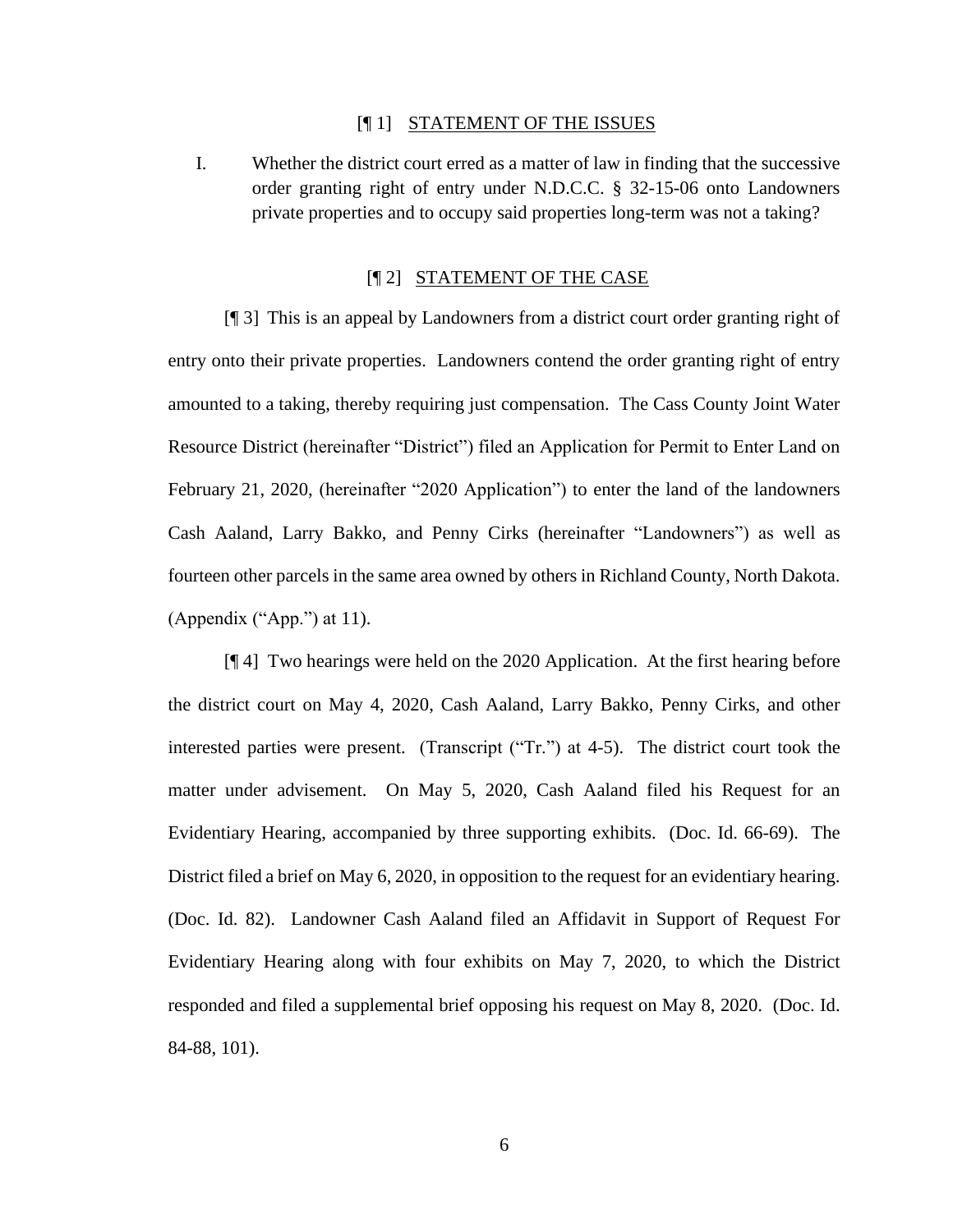[¶ 5] On May 12, 2020, the district court issued its Findings of Fact, Conclusions, and Order Granting Right of Entry and Denying Evidentiary Hearing. (Doc. Id. 104). At the request of the District, on May 13, 2020, the district court issued its Amended Findings of Fact, Conclusions, and Order Granting Right of Entry and Denying Evidentiary Hearing for Appellants Cash Aaland and Penny Cirks. (Doc. Id. 105) (App. 121). Landowner Cash Aaland filed a Motion for Stay Pending Appeal to the North Dakota Supreme Court with the district court on May 19, 2020. (Doc. Id. 114-121).

[¶ 6] Due to an issue with proper notice, a second hearing on the 2020 Application was held on May 29, 2020, with respect to landowner Larry Bakko. (Tr. of May 29, 2020, Civil Hearing). At the end of the hearing, the district court granted an Order Granting Right of Entry (Hulne and Bakko). (Doc. Id. 140).

[¶ 7] On June 11, 2020, District Court Judge Thelen issued an Order Granting Property Owner Larry W. Bakko's Motion to Join Property Owner Cash H. Aaland's Motion for Stay. (Doc. Id. 148). Also on that same date, the district court entered its Order Denying the Motion for Stay. (Doc. Id. 149).

[¶ 8] Landowners Aaland, Bakko, and Cirks timely filed a Notice of Appeal on July 1, 2020, including a preliminary statement of the issues. (App. 128). Landowners now ask this Court to reverse the decision of the district court, vacate the district court's order granting right of entry, and to award Appellants' attorneys fees and costs.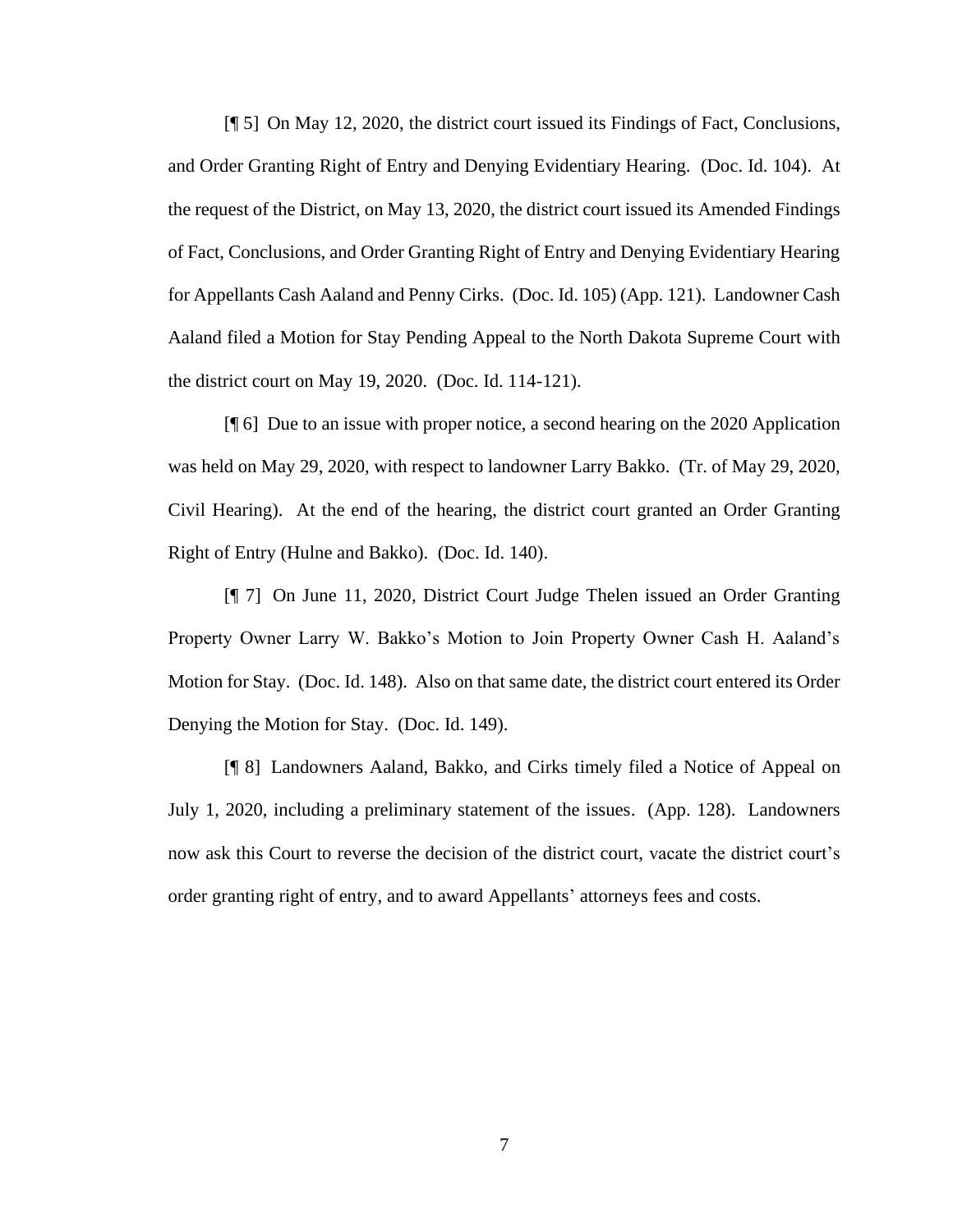#### [¶ 9] STATEMENT OF THE FACTS

[¶ 10] In 2017 the District was granted a Right of Entry by the district court pursuant to North Dakota Century Code § 32-15-06 for sixteen and a half months to conduct tests and surveys for pre-construction of the Fargo-Moorhead Flood Diversion Project (hereinafter "Project"). The District utilized that Order and was able to create detailed maps down to the thousandths of an acre of private properties it considered as 'permanent monitoring sites.' During that 2017 Right of Entry, the District entered the Landowners' private properties numerous times to examine, survey, map, and install BioGeo monuments for future monitoring use. (App. 71). The District never sought an extension of the 2017 Order Granting Right of Entry.

[¶ 11] The Adaptive Management Plan was mailed to Landowners Aaland and Bakko on September 6, 2019, and to Landowner Cirks on December 11, 2019, and shows that the District had selected Landowners' properties as permanent monitoring sites. (App. 62, 92, 107). The placement of the BioGeo monuments by the District show that those properties were selected as permanent monitoring sites. (App. 106, 120). The Adaptive Management Plan lays out the plan for monitoring pre-construction, during construction, and post-construction of the Project. (App. 15). The District stated in its information packets mailed to Landowners that the Project schedule indicated the acquisition of easements would need to be completed by Spring 2020. (App. 62, 92, 107).

[¶ 12] The District solicited easements from many property owners, including Landowners, in the area that would be impacted by the Project. Within the informational packets mailed to Landowners from the District, the District states that easements were necessary to perform the required monitoring for the Project on close to 425 parcels. (App. 62, 92, 107). The packets which solicited easements from Landowners contained evidence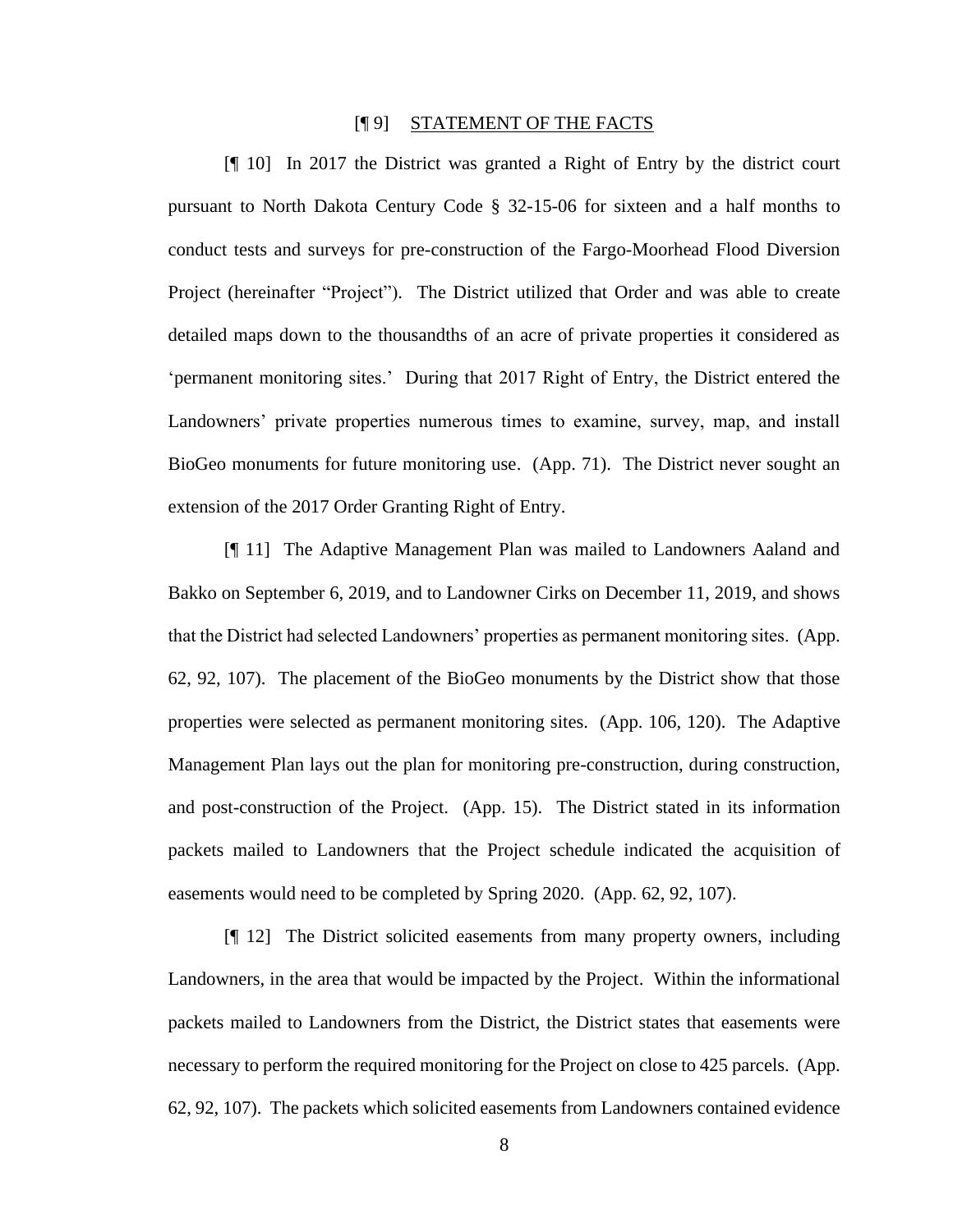that surveys conducted under N.D.C.C. § 32-15-06 under the 2017 Order Granting Right

of Entry were done and gave the District the requisite information to proceed forward. For

example, the District solicited Landowner Cirks with a packet containing a permanent

easement proposal for:

An easement across Government Lot 1 and the NW¼NE¼, except the westerly 2265.94 fee thereof, as described in Doc. No. 354987, Records of Richland County, in the NE¼ Section 12, T136N, R49W, 5th P.M., Richland County, North Dakota, and being further described as follows: Beginning at a point on the line between Sections 1 and 12 in said Township and Range which bears N88°19'41"E a distance of 2360.11 feet from the 1/4 corner common to Sections 1 and 12 ; thence continuing on said section line N88°19'41"E a distance of 240.00 feet to a meander line of the left bank of the Red River; thence on said meander line S28°00'00"E a distance of 192.07 feet to the line between said Section 12 and Section 7, T136N, R48W; thence on said section line S03°12'06"E a distance of 368.53 feet; thence on an 800-foot-radius non-tangent arc to the right a distance of 654.01 feet, said arc having a central angle of 46°50'23", a chord bearing of N33°27'44"W, and a chord length of 635.95 feet, to the Point of the Beginning.

Said easement contains 2.48 acres, more or less.

(App. 62). Out of almost 425 parcels, the District was able to secure each and every easement it needed except for easements from the Landowners, who are now appealing.

[¶ 13] When the Landowners declined the easements solicited by the District, the

District did not seek to employ eminent domain procedures, which would have protected

Landowners' rights. Instead, the District elected to shortcut eminent domain procedures

and applied for the 2020 Application on February 21, 2020, under the entry statute in

N.D.C.C. § 32-15-06. By utilizing the entry statute, the District abrogated Landowners'

rights to exclude others and avoid paying just compensation to Landowners.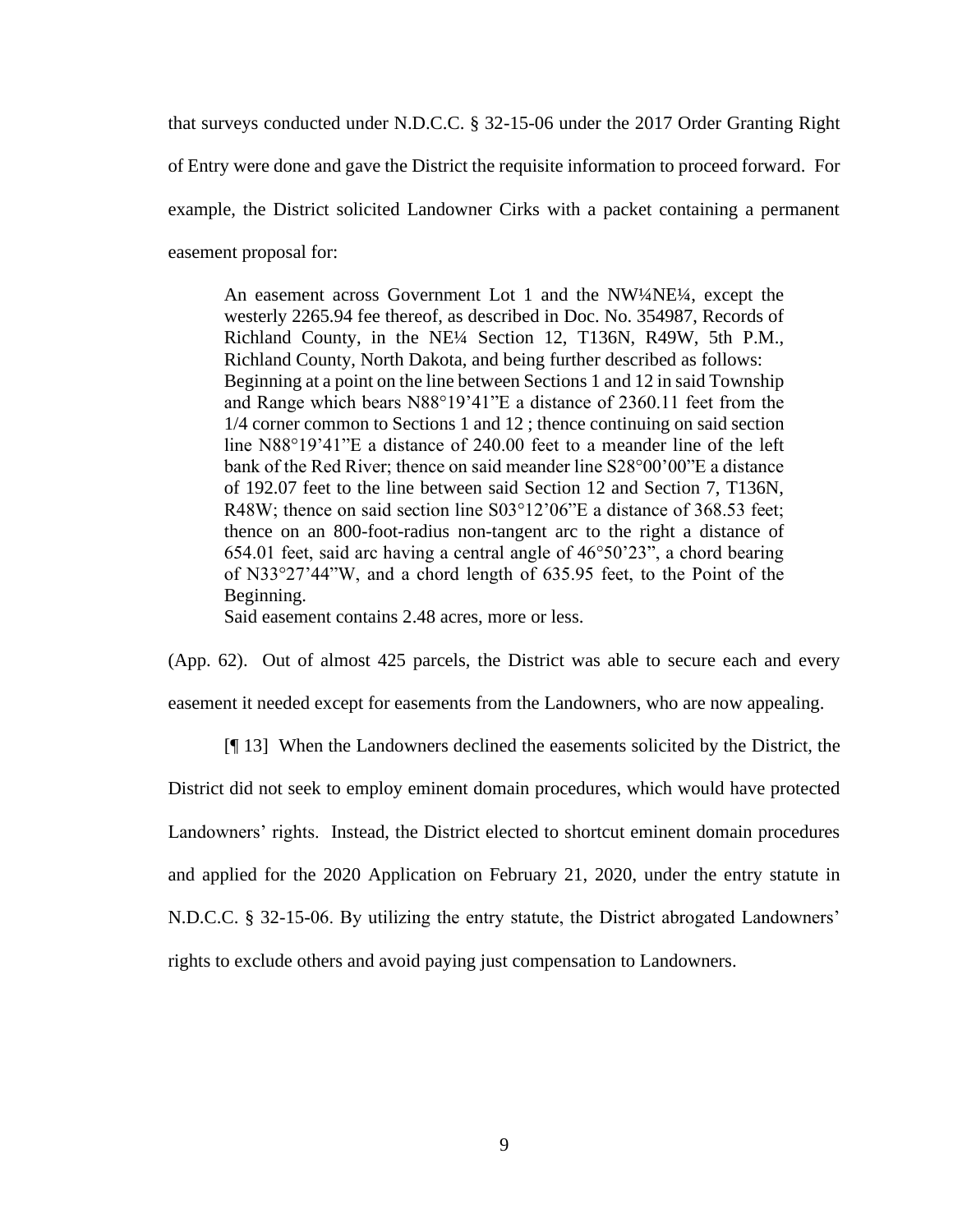#### [¶ 14] STANDARD OF REVIEW

[¶ 15] "Whether there has been a taking of private property for public use is a question of law which is fully reviewable on appeal." City of Minot v. Boger, 2008 ND 7, ¶ 16, 744 N.W.2d 277. Statutory interpretation is a question of law, which is fully reviewable on appeal. Minnkota Power Co-op., Inc. v. Anderson, 2012 ND 105 ¶ 6, 817 N.W.2d 325, 328. This Court's standard of review for this case is well established: "Questions of law are fully reviewable on appeal, and whether a finding of facts meets a legal standard is a question of law." State v. Bohe, 2018 ND 216, ¶ 9, 917 N.W.2d 497 (citations omitted).

### [¶ 16] STATEMENT ON ORAL ARGUMENT

[¶ 17] Appellants hereby request oral argument be heard on the matter. Appellants would like the opportunity to answer questions of this Court regarding the issue presented, including but not limited to timelines, correspondence from the District to Landowners, and any other questions the Court may have.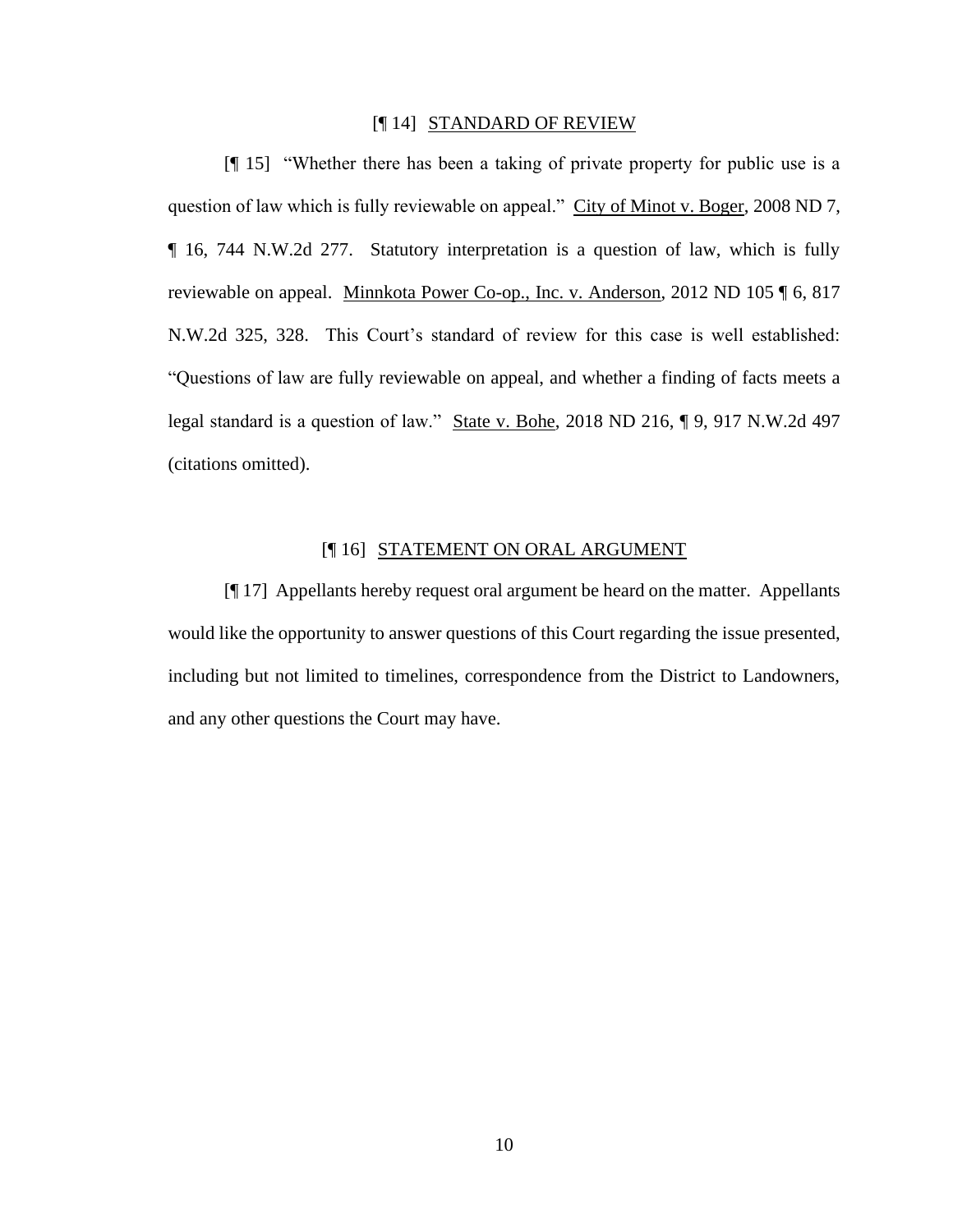#### [¶ 18] LAW AND ARGUMENT

- I. THE DISTRICT'S USE OF NORTH DAKOTA CENTURY CODE § 32-15-06 TO OBTAIN SUCCESSIVE ORDERS GRANTING RIGHT OF ENTRY ONTO LANDOWNERS' PRIVATE PROPERTIES AND TO OCCUPY SAID PROPERTIES LONG-TERM DEPRIVED LANDOWNERS OF THEIR PROPERTY WHICH IS A "TAKING" WITHOUT PAYMENT OF JUST COMPENSATION.
	- [¶ 19] The Fifth Amendment of the United States Constitution declares private

property shall not "be taken for public use, without just compensation." Article I, § 16 of

the North Dakota Constitution also declares that:

[p]rivate property shall not be taken or damaged for public use without just compensation having been first made to, or paid into court for the owner.... The State has the authority to "take" or "damage" private property for public use through its power of eminent domain if it compensates the property owner for the taking or damage. "[T]he obligation of the state to pay just compensation to the owner for the taking of or for damages to his property is, in effect, a contract to compensate for the damages." Whether there has been a taking of private property for public use is a question of law.

Wilkinson v. Bd. of Univ. and Sch. Lands, 2017 ND 231, ¶ 22, 903 N.W.2d 51, 58. (internal

citations omitted). This Court has said our state constitutional provision is broader in some respects than its federal counterpart because the state provision "was intended to secure to owners, not only the possession of property, but also those rights which render possession valuable." Grand Forks-Traill Water Users, Inc. v. Hjelle, 413 N.W.2d 344, 346 (N.D. 1987) (quoting Donaldson v. City of Bismarck, 71 ND 592, 3 N.W.2d 808).

[¶ 20] In Penn Cent. Transp. Co. v. City of New York, 438 U.S. 104 (1978), the United States Supreme Court had an in-depth discussion on the Takings Clause. The Court explained that a "taking" may more readily be found when the interference with property can be characterized as a physical invasion by government." The United States Supreme Court again discussed the standard for a taking in Loretto v. Teleprompter Manhattan CATV Corp., 458 U.S. 419 (1982), explaining that "Although this Court's most recent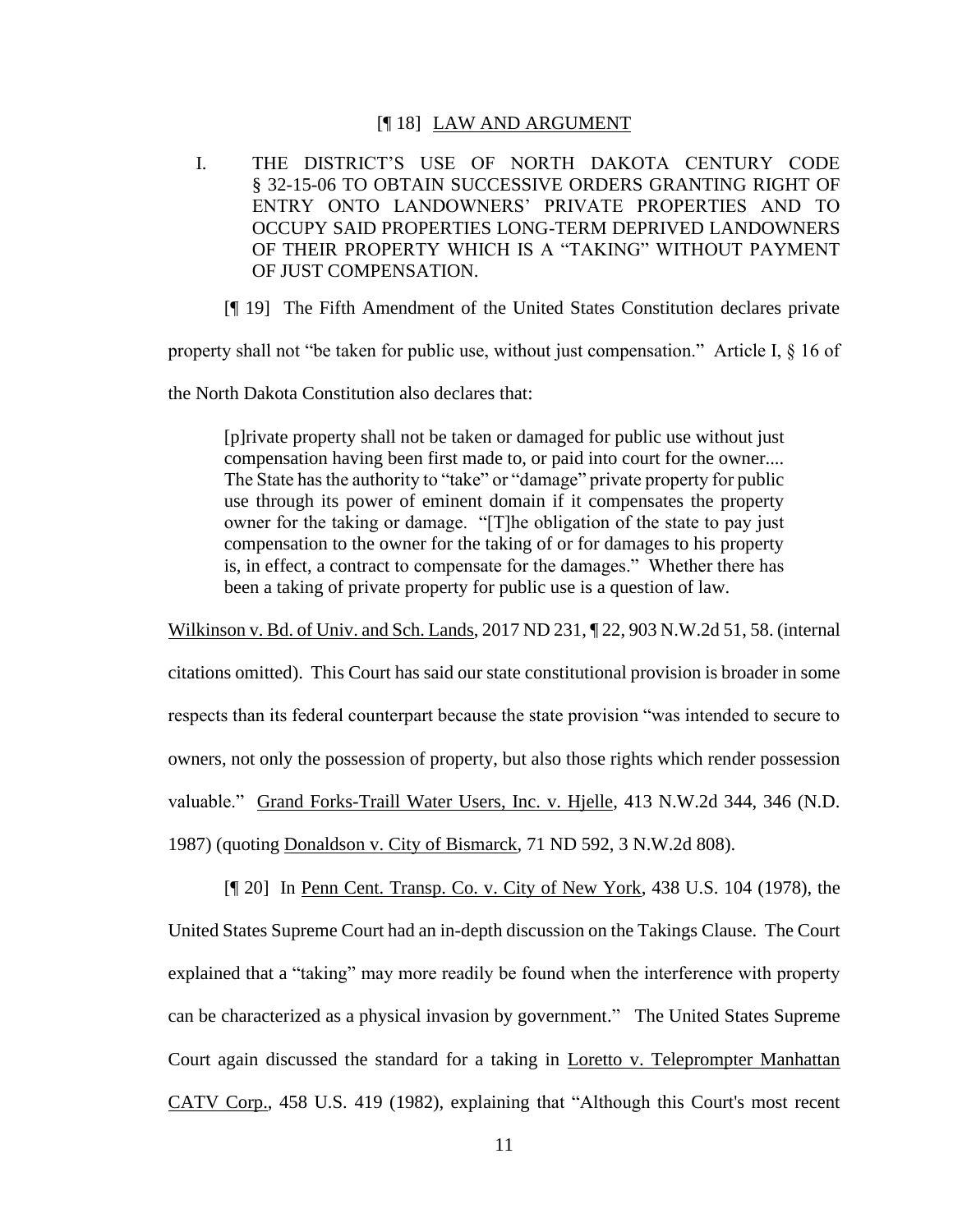cases have not addressed the precise issue before us, they have emphasized that physical *invasion* cases are special and have not repudiated the rule that any permanent physical *occupation* is a taking." Id. at 432. The United States Supreme Court has long considered "a physical intrusion by government to be a property restriction of an usually serious character for purposes of the Takings Clause. Id. at 426. In determining whether an invasion amounted to a taking, the United States Supreme Court also indicated it relied on the "character of a physical occupation, clearly establish[ed] that permanent occupations of land by such installations as telegraph and telephone lines, rails, and underground pipes or wires are takings even if they occupy only relatively insubstantial amounts of space and do not seriously interfere with the landowner's use of the rest of his land." Id. at 430.

[¶ 21] The right to exclude others is a fundamental aspect of a property owner's rights.<sup>1</sup> The United States Supreme Court has clearly and unequivocally stated that the right to exclude is a fundamental element of this constitutionally-protected right to private property, that physical intrusion (particularly if permanent), whether by government or by private parties acting under government permission, violates that right, and that individuals given a permanent and continuous right to pass over private property amounts to such physical occupation. See Nollan v. Cal. Coastal Comm'n, 483 U.S. 825 (1987).

[¶ 22] The 2020 Order by the district court granting the successive right of entry under the preliminary entry statute amounts to a taking of Landowners' properties. In Minch v. City of Fargo, this Court explained:

<sup>1</sup> *See* STEVEN J. EAGLE, REGULATORY TAKINGS § 7.2 (1999); DWIGHT MERRIAM & FRANK MELTZ, THE TAKINGS ISSUE 199-128 (1999); JAN LAITOS, LAW OF PROPERTY PROTECTION § 5.03[A] (1999). Daniel Mandelker touched upon this issue in § 2.09 of his widely-used and well-regarded treatise, LAND USE LAW (4th ed. 1997), as well as in his casebook with RICHARD A. CUNNINGHAM & JOHN M. PAYNE, PLANNING AND CONTROL OF LAND DEVELOPMENT 131-32 (4th ed. 1995), and in Daniel R. Mandelker, New Property Rights and the Takings Clause, 81 MARQUETTE L. REV. 9 (1997).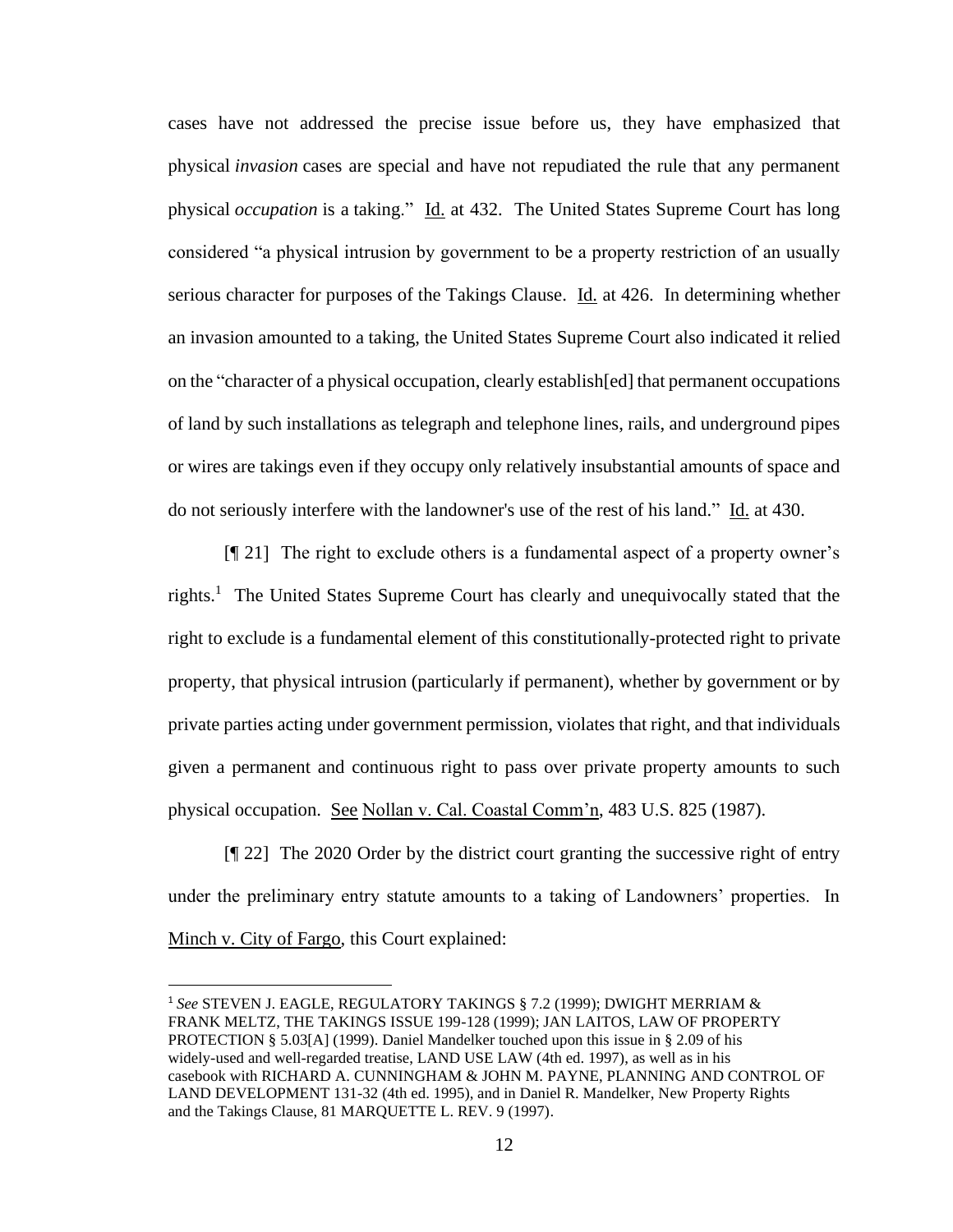It is clear that whether or not there is a taking is a question of law which ordinarily is not to be presented to a jury. Nevertheless, where there is a dispute of the facts showing that there has been a taking or damaging of property, as there is in the instant case, there must be a hearing before the trial court on that fact question before the court can determine the question of law.

332 N.W.2d 71 (N.D. 1983). Courts engage in "essentially ad hoc, factual inquiries" in determining whether a governmental regulation or restriction is a valid exercise of the police power or is an unconstitutional taking without just compensation. Penn Cent. Transp. Co. v. City of New York*,* 438 U.S. 104 (1978)*.* A taking may more readily be found when the interference with property can be characterized as a physical invasion by government. Id. See, e.g., United States v. Causby, 328 U.S. 256 (1946). As is in the case at hand, there is a physical invasion by the District because of the BioGeo survey monuments placed on Landowners' properties.

[¶ 23] The 2020 Order Granting Right of Entry amounts to a "taking" of the Landowners' privately-owned land without just compensation through its use of permanent BioGeo survey monuments for continued surveying and monitoring until December 31, 2021; a total of nineteen and a half months. The District's requested successive use of the private properties including the permanent BioGeo survey monuments is greater than the scope of use allowed by N.D.C.C. § 32-15-06, which provides:

In all cases when land is required for public use, the person or corporation, or the person's or corporation's agents, in charge of such use may survey and locate the same, but it must be located in the manner which will be compatible with the greatest public benefit and the least private injury and subject to the provisions of section 32-15-21. Whoever is in charge of such public use may enter upon the land and make examinations, surveys, and maps thereof, and such entry constitutes no claim for relief in favor of the owner of the land except for injuries resulting from negligence, wantonness, or malice.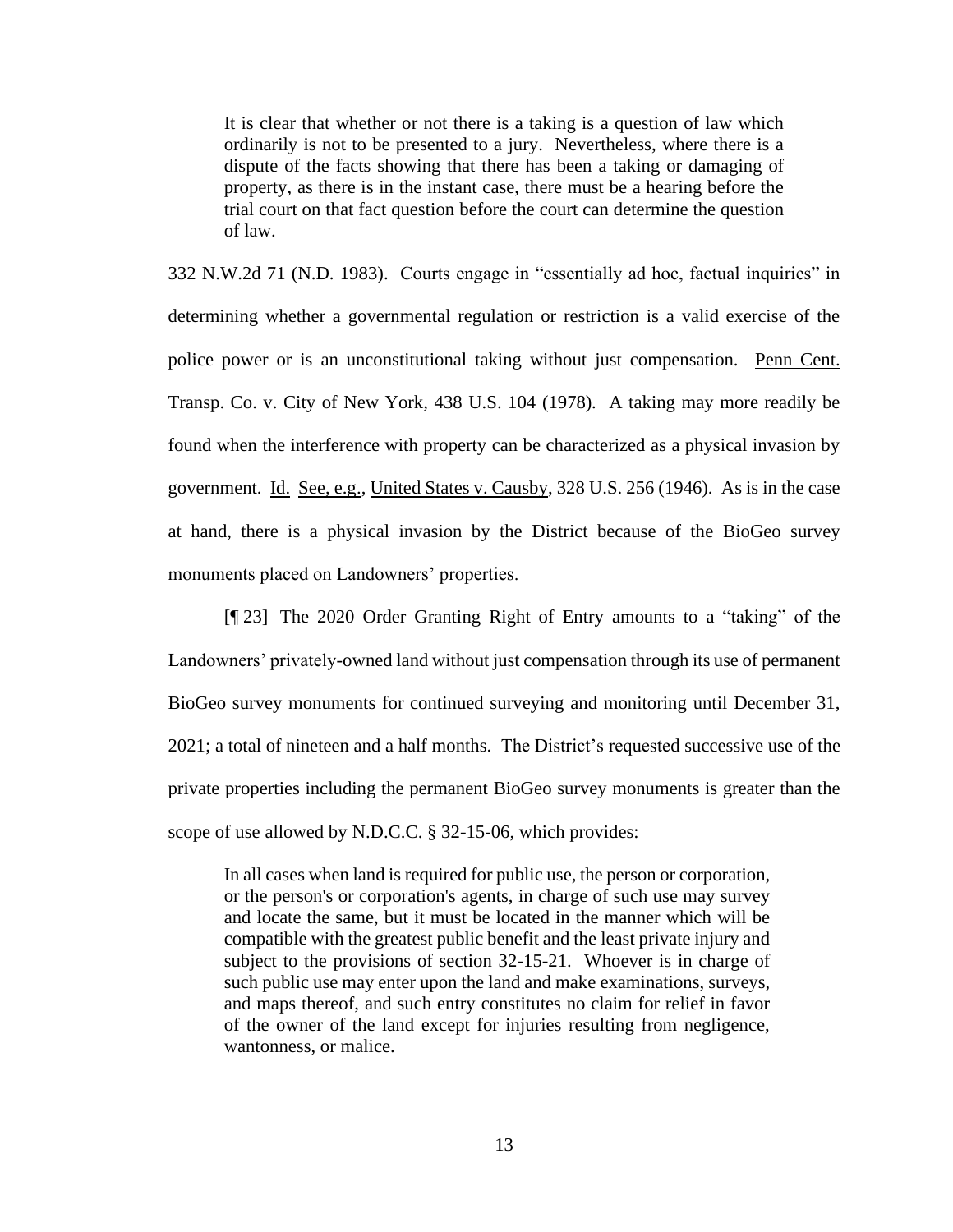North Dakota's entry statute is just that: a statutory scheme which an agency with the power of eminent domain may invoke only when compatible with the greatest public benefit and the least private injury. Section 32-15-06 provides a procedure whereby the court may override an individual's right to exclude others from their private property when the proposed entry and activity is so brief and so minimal as to not constitute a taking. The District should not be allowed to employ Section 32-15-06 to deprive Landowners of the constitutional and procedural protections of eminent domain laws, and to avoid paying fair compensation for the taking of "not only the possession of their property but to secure to them as well those rights which make their possession valuable." Wilson v. City of Fargo, 141 N.W.2d 729, 731 (N.D. 1979).

[¶ 24] Both the District and district court rely on the notion that "[A] proceeding for a court order authorizing examinations and surveys under N.D.C.C. § 32-15-06 is 'preliminary to the condemnation action itself' and is not a condemnation proceeding." Alliance Pipeline L.P. v. Smith, 2013 ND 117, ¶ 15, 833 N.W.2d 464 (quoting Square Butte Elec. Coop. v. Dohn, 219 N.W.2d 877, 883 (N.D. 1974)). However, the main distinction between the right of entry statute and the case at hand is that the District has already had access to Landowners' private properties for surveys and examinations for sixteen and a half months. (App. 71). The successive intrusion sought by the District and ordered by the district court cannot be dismissed as mere "entries." The statute is an entry statute to conduct preliminary surveys, not a shortcut to take property without regard for the Constitution.

[¶ 25] In Loretto v. Teleprompter Manhattan CATV Corp., the United States Supreme Court decided whether a minor, but permanent physical occupation of an owner's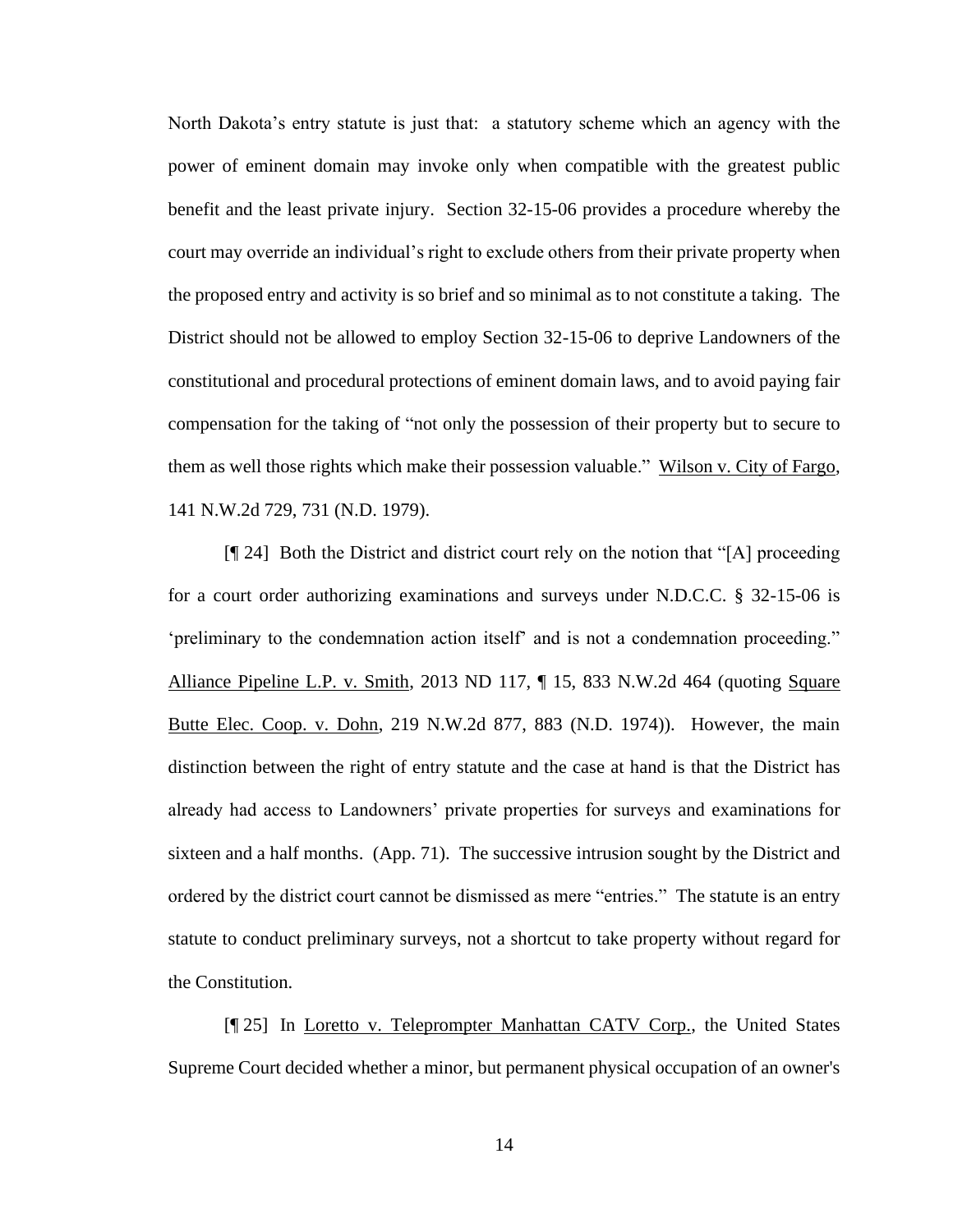property authorized by the government constituted a "taking" of property for which just compensation is due under the Fifth and Fourteenth Amendments of the Constitution. 458 U.S. 419 (1982). Prior to the lawsuit by Loretto, Teleprompter Manhattan CAVTV Corp. installed roof cables and boxes on a building owned by Loretto, which it was entitled to do so by the laws of New York. Id. at 423. Appellant Loretto initially filed suit, alleging that Teleprompter's installation of cables and large boxes for cable television service on the apartment building she owned was a trespass and was a taking without just compensation. Id. The United States Supreme Court reversed the New York Court of Appeals, stating that such a physical occupation of a property was a taking. Id. at 421. The Court used the traditional physical occupation test, since the cable installation on Loretto's building involved a direct physical attachment of plates, boxes, wires, bolts, and screws to the building, occupying space immediately above and on the roof. Id. at 420. The United States Supreme Court affirmed the "traditional rule that a permanent physical occupation of property is a taking. In such a case, the property owner entertains a historically rooted expectation of compensation, and the character of the invasion is qualitatively more intrusive than perhaps any other category of property regulation." Id. at 441. The Supreme Court reiterated its position that "when the physical intrusion reaches the extreme form of a permanent physical occupation, a taking has occurred." Id. at 426. Essentially, the Court found that the action by Teleprompter Manhattan CATV Corp. amounted to a taking of Loretto's property despite the law that allowed it to do so at the time. Similar to what the Court found in Loretto, the permanent BioGeo survey monuments installed on the Landowners' private properties, which are monitored and utilized by the District, is a physical occupation that amounts to a taking without just compensation.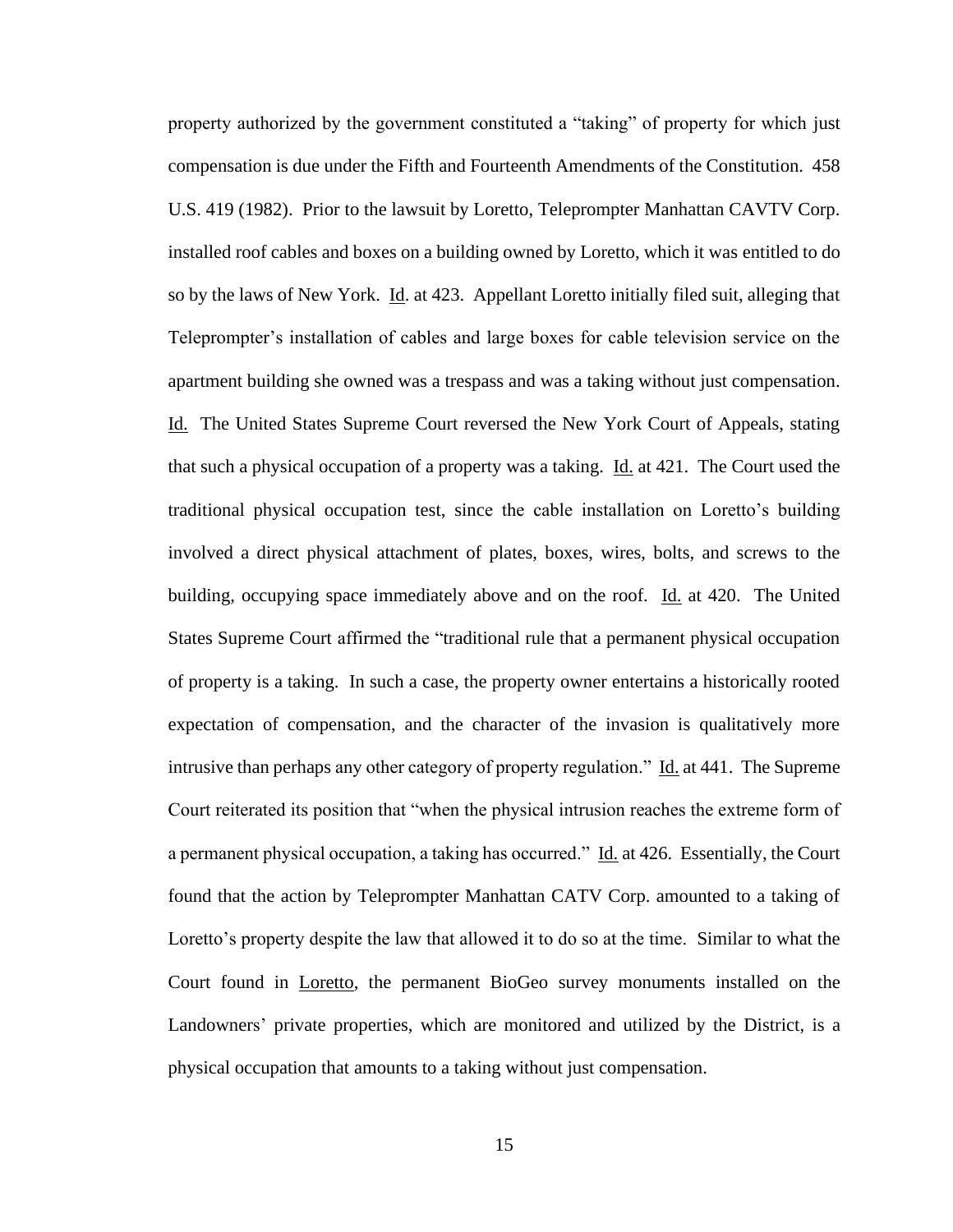[¶ 26] The Court in Loretto stated that the "historical rule that a permanent physical occupation of another's property is a taking has more than tradition to commend it. Such an appropriation is perhaps the most serious form of invasion of an owner's property interests." Id. at 435. The Court went on to explain that it "borrow[ed] a metaphor: the government does not simply take a single 'strand' from the 'bundle' of property rights: it chops through the bundle, taking a slice from every strand." Id. at 435. The Court emphasized these rights in Kaiser Aetna v. United States, 444 U.S. 164 (1979), stating that the servitude took the landowner's right to exclude, "one of the most essential sticks in the bundle of rights that are commonly characterized as property." Loretto, at 433. The Landowners' rights to exclude others from their private properties is one of the most important rights of their property ownership.

[¶ 27] In the 2020 Application, the District states that the purpose is to monitor environmental impacts of the Project. (App. 11). The 2020 Application further states that permanent BioGeo survey monuments must be installed on the 'Necessary Property' and that the District will be conducting a bathometric survey between the monuments on each side of the waterway. (App. 11). These BioGeo monuments have already been placed on Landowners' properties by the District during the course of the 2017 Order Granting Right of Entry. The District's plan imposes continued monitoring and physical occupation and use by the District and constitutes a "taking" of the Landowners' private property interests under the law. Between the previous 2017 Order Granting Right of Entry and the 2020 Application, the District will have long-term access to the Landowners' private property for a total of thirty-six months.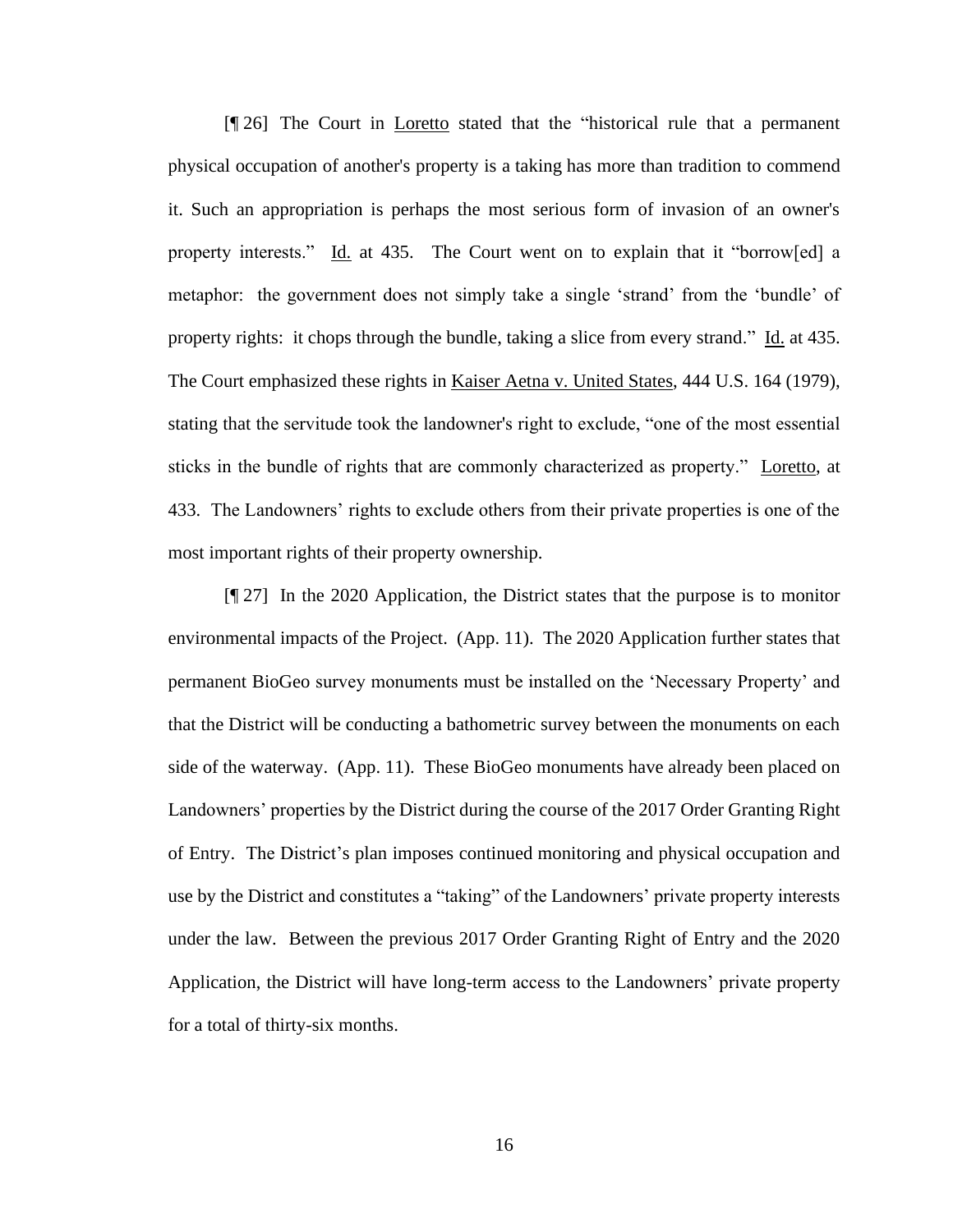[¶ 28] The purpose of the 2020 Application by the District was to satisfy the Adaptive Management and Mitigation Plan. (App. 15). It is clear from the Adaptive Management and Mitigation Plan that the District will conduct surveys pre-construction, during construction, and post-construction at the very least for every other year or three times within a five year cycle. (App. 15). The District used the entry statute once again to gain access to Landowners' properties in 2020 when it had already completed the purposes allowed by N.D.C.C. § 32-15-06 in 2017, down to the thousandths of an acre. (App. 71). The 2017 Application and Right of Entry Order allowed the District sixteen and a half months of access to the Landowners' private properties for examinations, surveys, and mappings. Most importantly, the District utilized the 2017 Order Granting Right of Entry to enter on to the Landowners' properties numerous times in order to conduct examinations, surveys and mappings, and to install permanent BioGeo survey monuments. (App. 71). Now, the District has moved beyond the *preliminary* stages of examinations, surveys, and mapping and sought the current 2020 Application under N.D.C.C. § 32-15-06 for the purpose of monitoring the environmental impacts of the Project in order to proceed with the Project. (emphasis added). It is evident that the purpose of the 2020 Application is to conduct long-term monitoring in order to comply with the Adaptive Management and Mitigation Plan, as well as other requirements to obtain permitting for the Project. In granting the successive Right of Entry, the district court expanded the limited access allowed by N.D.C.C. § 32-15-06, which resulted in a "taking" of the Landowners' private properties without just compensation.

[¶ 29] The 2020 Order Granting Right of Entry entered by the district court allows entry by the District onto Landowners' private properties until December 31, 2021, which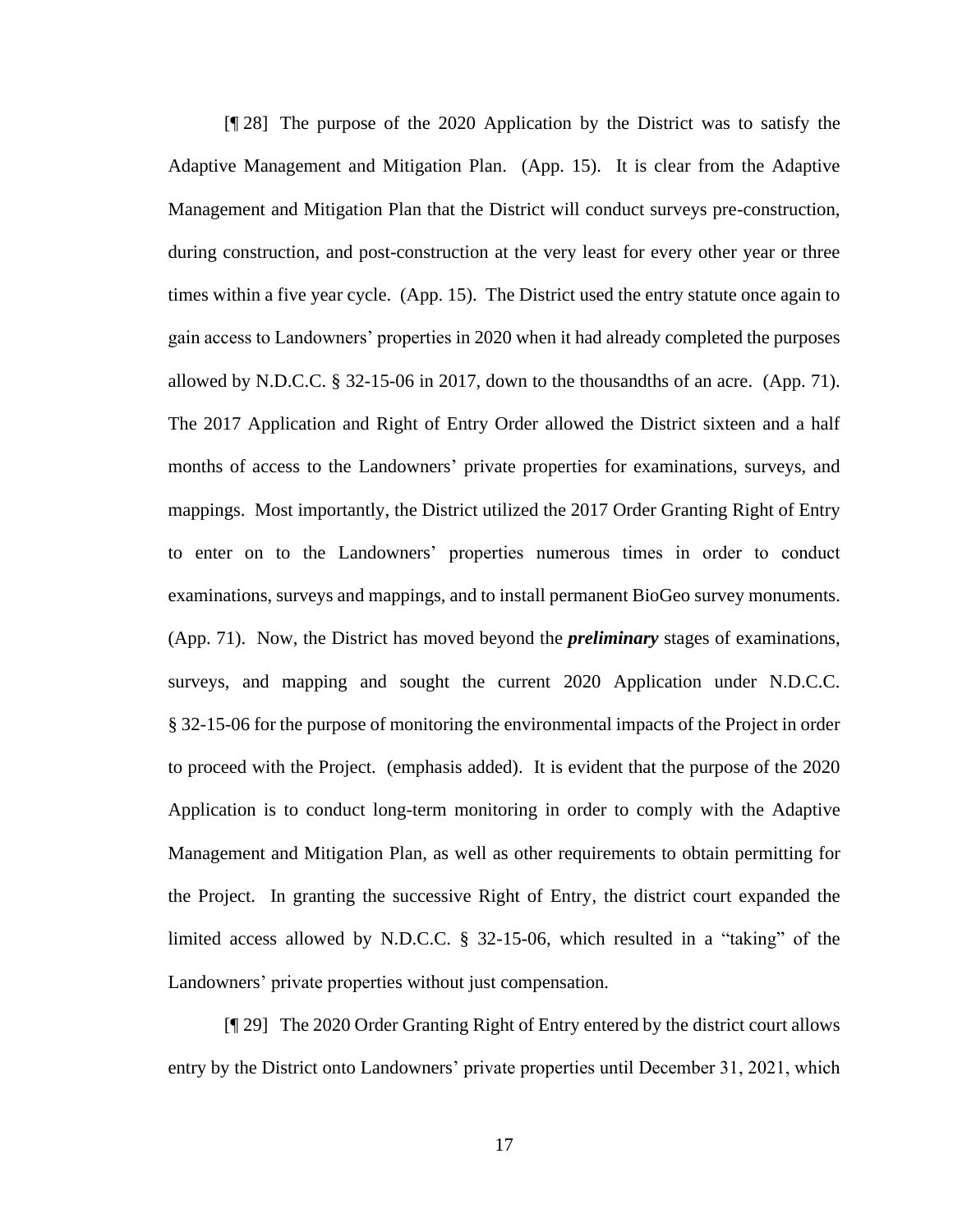extends well beyond the scope of access defined in N.D.C.C. § 32-15-06. (App. 121). The 2020 Application goes beyond the testing and surveying that this Court considered in Square Butte Elec. Coop. v. Dohn, 219 N.W.2d 877 (N.D. 1974). The District tries to hide behind the rationale discussed in Square Butte, however, the facts at hand distinguish this case from Square Butte because it is the *second* right of entry request and order from the same party – requesting to conduct surveys. (emphasis added). The electric cooperative in Square Butte applied for a permit to enter "for the purposes of entering land for survey and limited testing." Id. at 883. The district court granted the electric cooperative permission to enter private lands to conduct "soil testing and ground-resisting measurements, pursuant to Section 32-15-06, N.D.C.C." Id. In Square Butte, this Court instructed "If a decision is made by Square Butte that the transmission line must be constructed over Hilken's land, Square Butte will then be required to commence a condemnation action…" Id. at 883. In the instant case, the District should have commenced an eminent domain action to conduct any further studies and testing after the 2017 Order Granting Right of Entry expired. After the expiration of the 2017 Order, the District knew which properties were necessary for the Project, as there is evidence that the District knew exactly which easements, down to the thousandth of an acre, would be needed. (App. 109, 119). Appellants are asking this Court to vacate the 2020 Order Granting Right of Entry, in which the District's remedy is to pursue an access easement through eminent domain, all of which should have been pursued by the District after the expiration of the 2017 Order Granting Right of Entry.

[¶ 30] Surveying and testing have already been completed by the District pursuant to the original 2017 Application sought under Section 32-15-06 and granted in 2017. The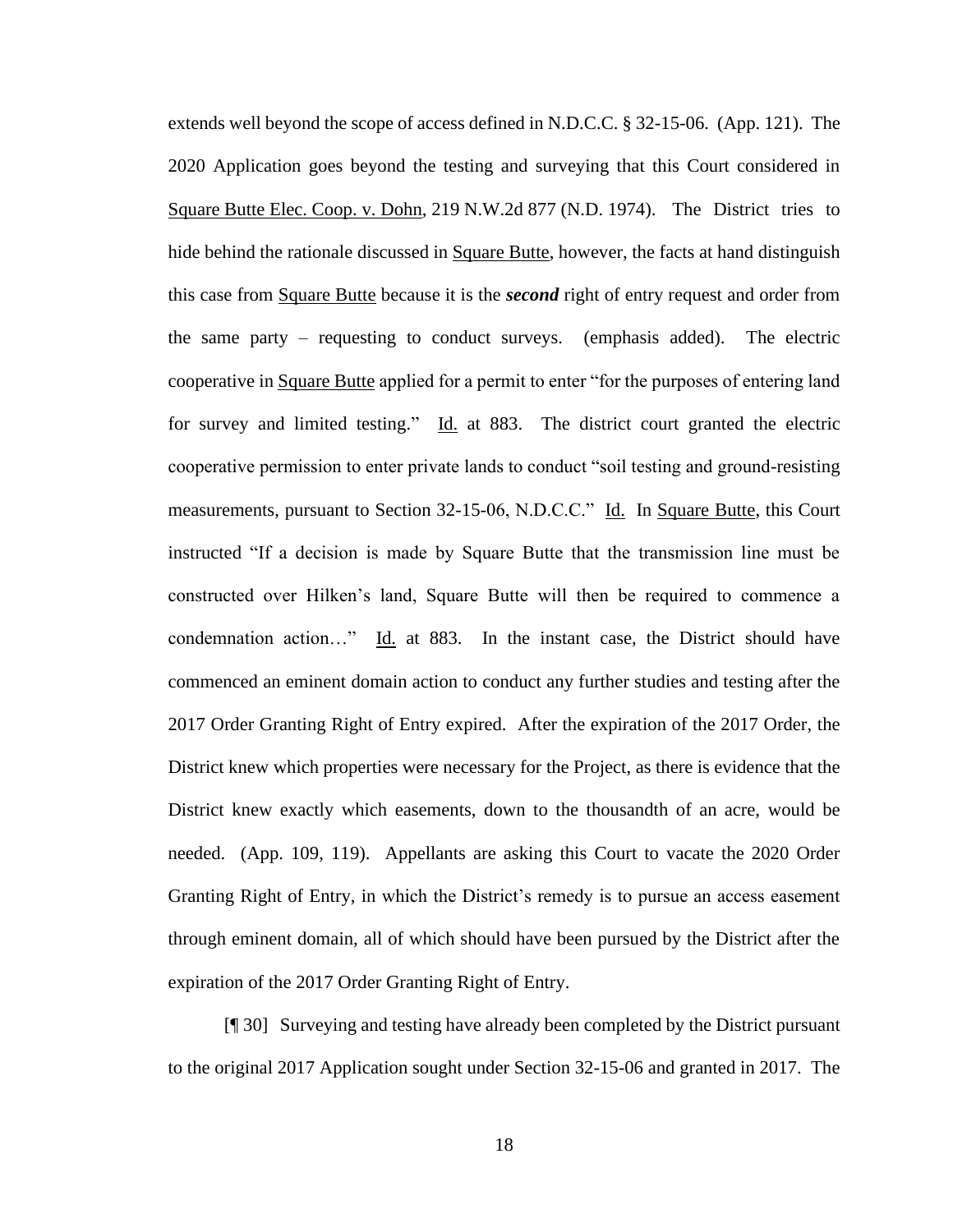Project's Adaptive Management and Mitigation Plan calls for permanent monitoring by use of the BioGeo monuments installed on Landowners' properties pre-construction, during construction, and post-construction of the Project. (App. 15). It is clear that the District is using the entry statute intended for making preliminary surveys to implement a long-term surveying plan and such permanent long-term entry is not the intended purpose of N.D.C.C. § 32-15-06 and it is not permitted by the statute. The access requested by the District in this case goes far beyond the scope of the request for access in Square Butte and beyond the testing and surveying allowed under N.D.C.C. § 32-15-06.

[¶ 31] Landowner Cash Aaland was mailed correspondence from the District on September 6, 2019, soliciting a permanent easement from him. (App. 92, 96). It is important to note that the easement solicited by the District included curtilage near Landowner Cash Aaland's house/residence to which Appellant has a Fourth Amendment Constitutional right to privacy. The September 6, 2019, correspondence requesting a permanent easement of the properties owned by Landowners Aaland and Bakko evidences that the District has known for a year or more that it desired access to the properties for long-term monitoring for the Project. (App. 92, 107). The December 11, 2019, correspondence further evidences the intent of the District to utilize Landowner Penny Cirks' property to conduct long-term monitoring for the Project. (App. 62). However, upon rejection of the lone offer to purchase easements from Landowners, the District never commenced eminent domain proceedings to properly secure easements for access to Appellants' properties for long-term monitoring. Instead, the District filed the 2020 Application under the preliminary entry statute to gain access to Appellants' land once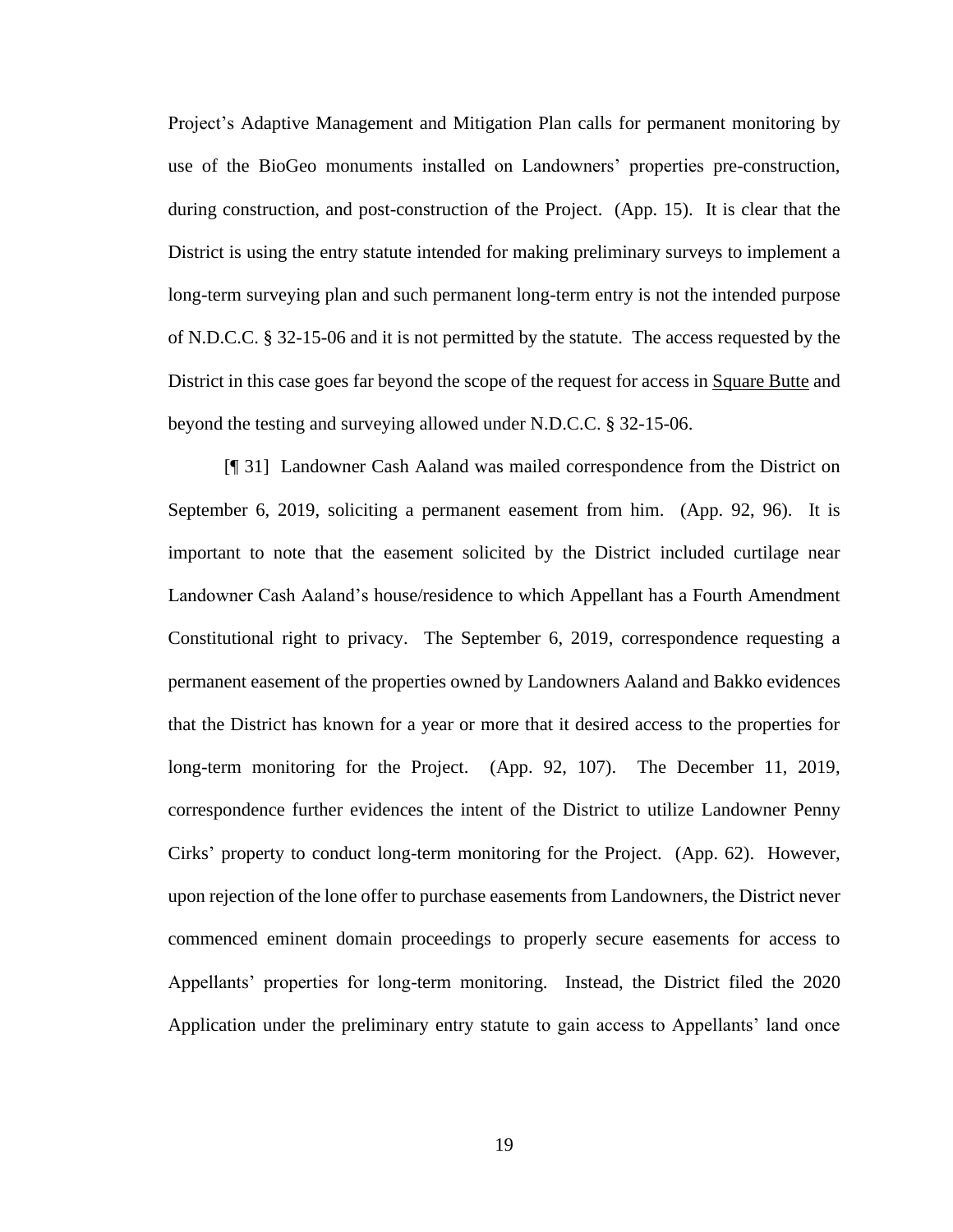again, this time for an additional nineteen and a half months, for a grand total of thirty-six months.

[¶ 32] Landowner Aaland testified at the May 4, 2020, hearing that he was solicited for an easement of his property and he did not accept the easement and that is when this successive request for entry resulted. (See May 4, 2020 Civil Hearing Transcript ("Tr.") at 16-17, lines ("L.") 17-21). The materials mailed to Aaland, Bakko, and Cirks seeking easements by the District evidence that their properties are part of a long-term environmental management monitoring approach. When Mr. Aaland testified during the hearing, he explained, "What has happened is that the applicant, having solicited and obtained easements from a number of landowners when they didn't get it from those of us who are present today, instead of properly taking that easement for continued access, they attempted to again use this statute." (Tr. at 18, L. 2-7). In considering all of the evidence in the record, the facts establish that the District failed to get easements from all landowners and it also failed to take any other steps to secure access to the properties to conduct its continued monitoring and surveying. Instead, the District resorted back to the entry statute intended for preliminary surveys in order to continue its monitoring to comply with the Project requirements. Under the district court's memorandum and 2020 Order Granting Right of Entry, there is nothing to stop the District from applying for right of entry as many times as it wishes to "complete surveys" with complete disregard for Landowners' constitutional rights.

[¶ 33] The circumstances for the Landowners in this case are different than an inverse condemnation situation because the district court by and through its order prevented the Landowners from excluding others and from exercising their constitutional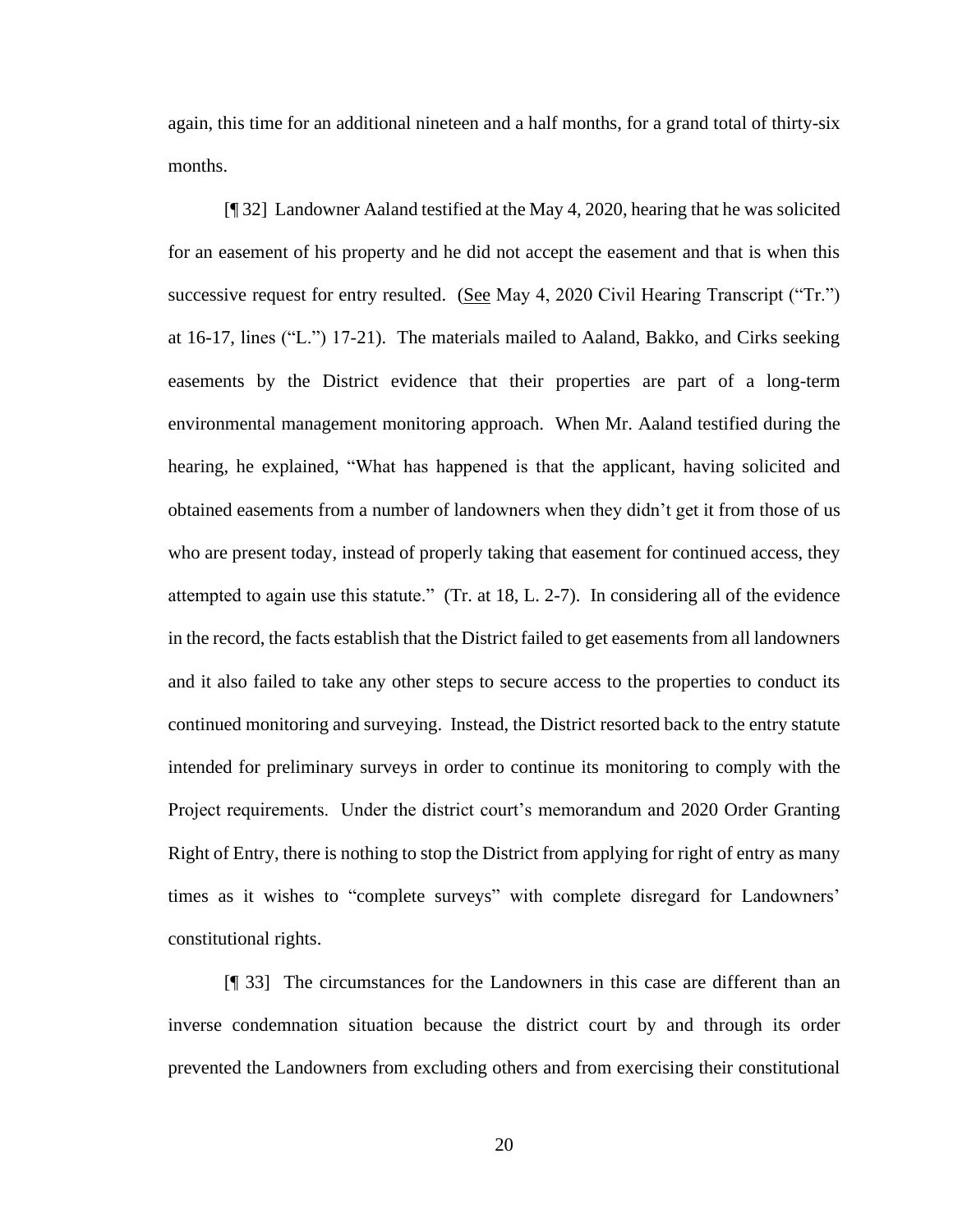rights. The judicial order was granted, allowing the right of entry by the District pursuant to a court order, and that judicial order is exactly what Landowners initially opposed and are now appealing.

[¶ 34] By granting the successive order for right of entry onto Landowners' properties, the district court abrogated Landowners' constitutional right to exclude others from their properties. The District's proper remedy was to employ eminent domain laws and procedures to obtain an easement. Such action would have protected Landowners' rights and provided them due process and just compensation. Compliance with eminent domain procedures to conduct long-term monitoring on Landowners' properties might be inconvenient for the District, but it certainly does not render the Project impossible. Any inconveniences to the District were brought about by its own overreaching and seeking more than the entry statute allowed. Compliance with the eminent domain process is itself a public good, and protects property owners from abrogation of their property rights under the constitution. Here, the District should have utilized eminent domain proceedings against Landowners once the proposed easements were denied by the Landowners. Those proceedings can still be pursued by the District as a remedy if this Court vacates the 2020 Order Granting Right of Entry.

#### [¶ 35] CONCLUSION

[¶ 36] The District's use of N.D.C.C. § 32-15-06, in this circumstance, was not for proper purposes, but used as a shortcut to circumvent lawful eminent domain requirements that would have safeguarded Landowners' constitutional rights and provided them just compensation. Therefore, the district court order which abrogated Landowners' rights was improper and should be reversed. Landowners respectfully request this Court to reverse the decision of the lower court and vacate the Order Granting Right of Entry.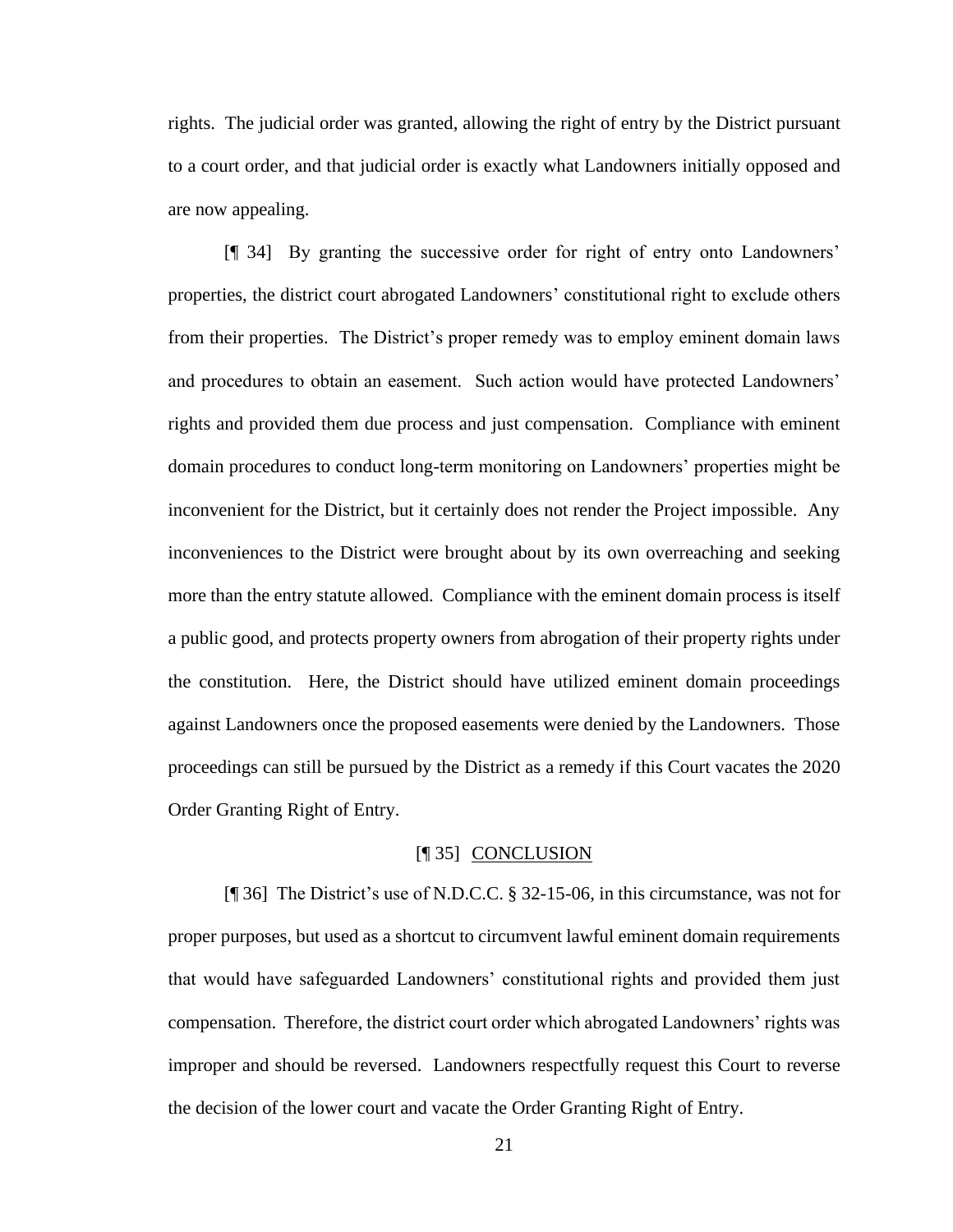[¶ 37] Appellants ask this Court to award attorneys fees and costs in Appellants' favor under N.D.C.C. § 32-15-32. Attorneys fees for a fixed fee retainer in the amount of \$3,500.00 for this appeal as well as costs for the transcript in the amount of \$709.50 have been submitted in an affidavit by the undersigned. Exhibit A. Appellants prayer for relief includes the combined total of attorneys fees and costs in the amount of \$4,209.50.

Respectfully submitted this 26th day of October, 2020.

AALAND LAW OFFICE, LTD.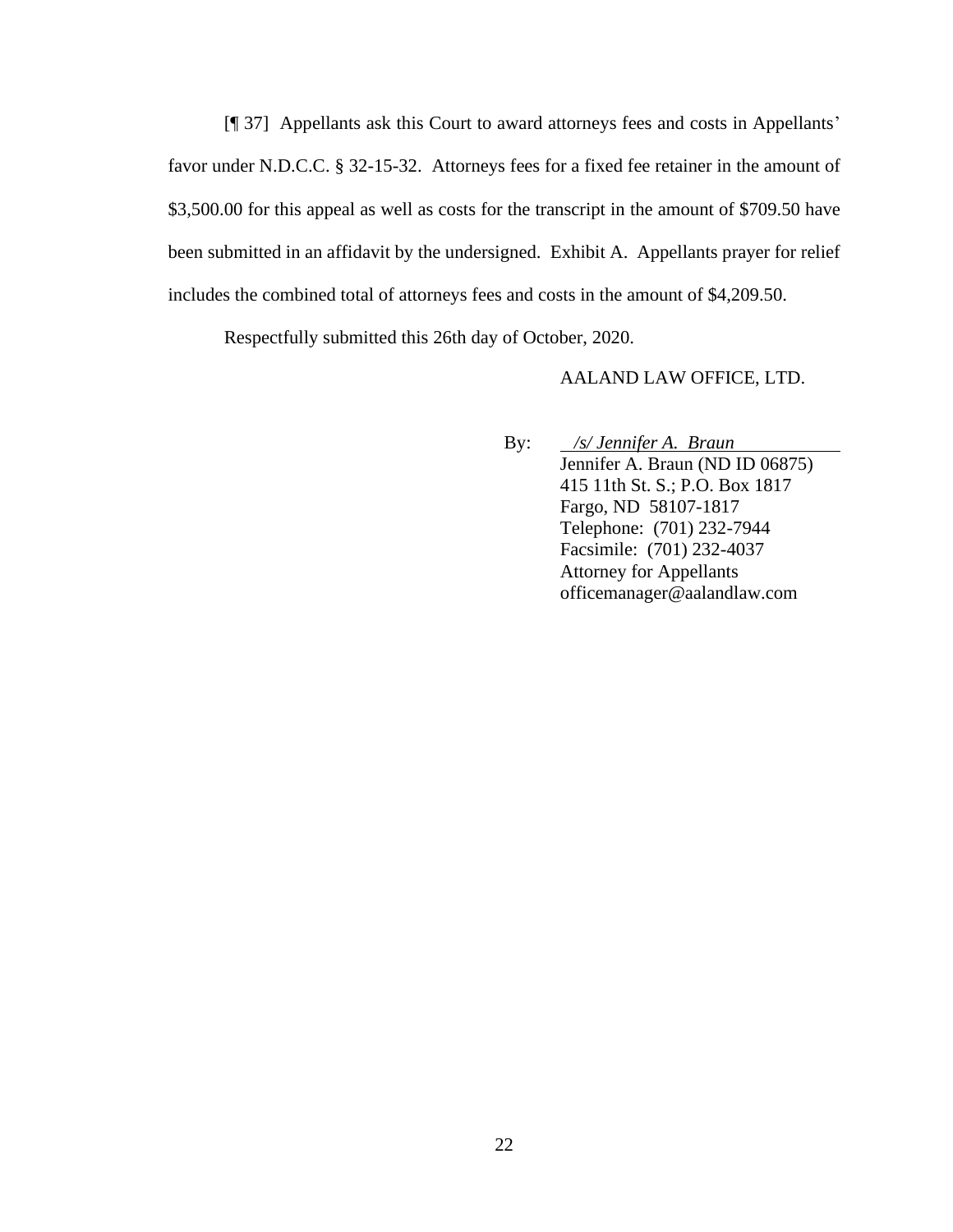# [¶ 38] CERTIFICATE OF COMPLIANCE

[¶ 39] The undersigned hereby certifies that this document complies with the page limitation designated in Rule 32(a)(8)(A) of the North Dakota Rules of Appellate Procedure, and further certified that this document contains twenty-one (21) pages.

Dated this 26th day of October, 2020.

#### AALAND LAW OFFICE, LTD.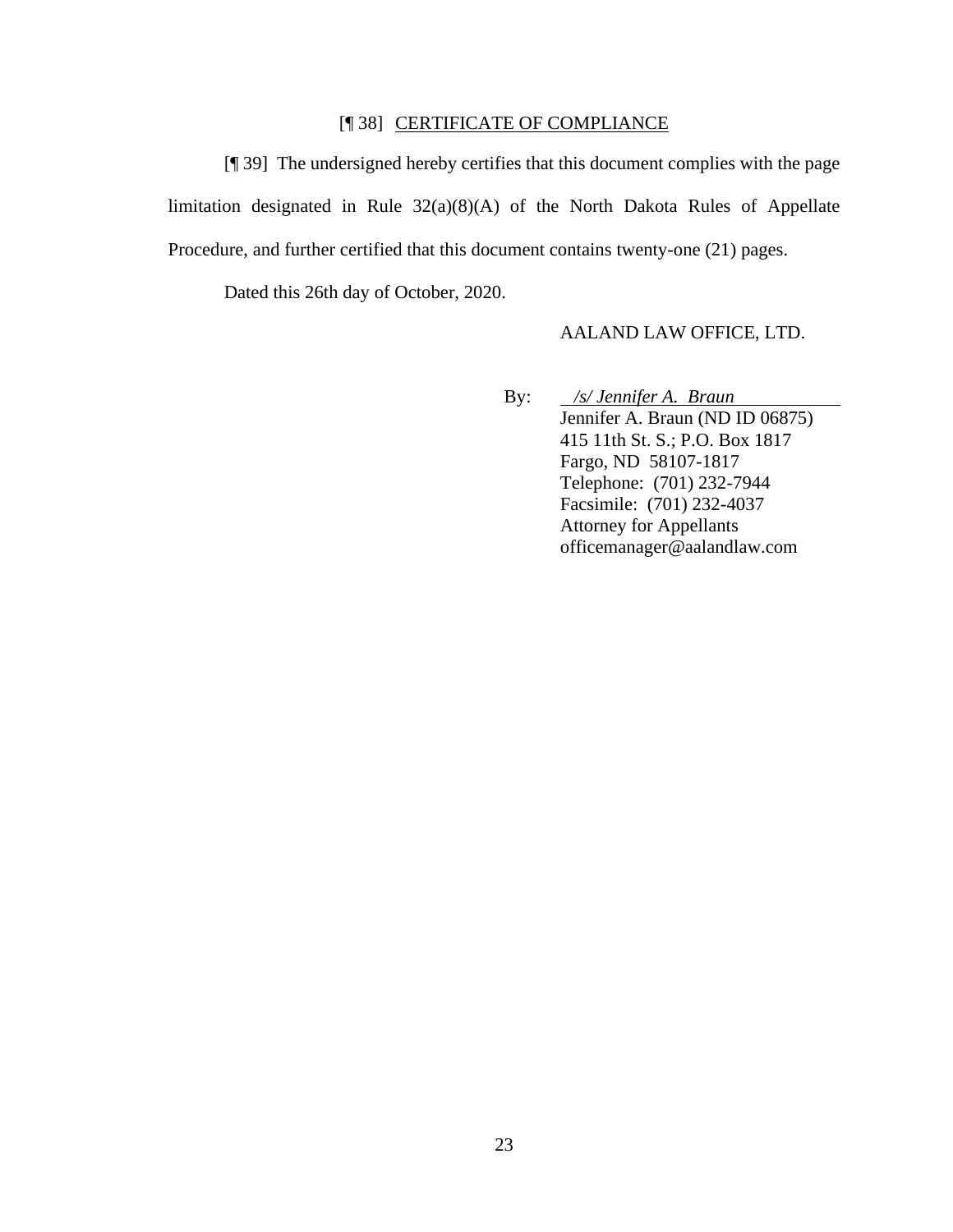#### [¶ 40] CERTIFICATE OF SERVICE

[¶ 41] The undersigned hereby certifies that on October 26, 2020, the BRIEF OF APPELLANT and APPENDIX TO BRIEF OF APPELLANT were electronically filed with the Clerk of the North Dakota Supreme Court and were also electronically transmitted to Rob Andrew Stefonowicz, Attorney for Cass County Joint Water Resource District, at the following:

Electronic filing TO: <rstefonowicz@larkinhoffman.com>

Rob Andrew Stefonowicz Larkin Hoffman Daly & Lindgren, Ltd. Attorney for Cass County Joint Water Resource District

Dated this 26th day of October, 2020.

#### AALAND LAW OFFICE, LTD.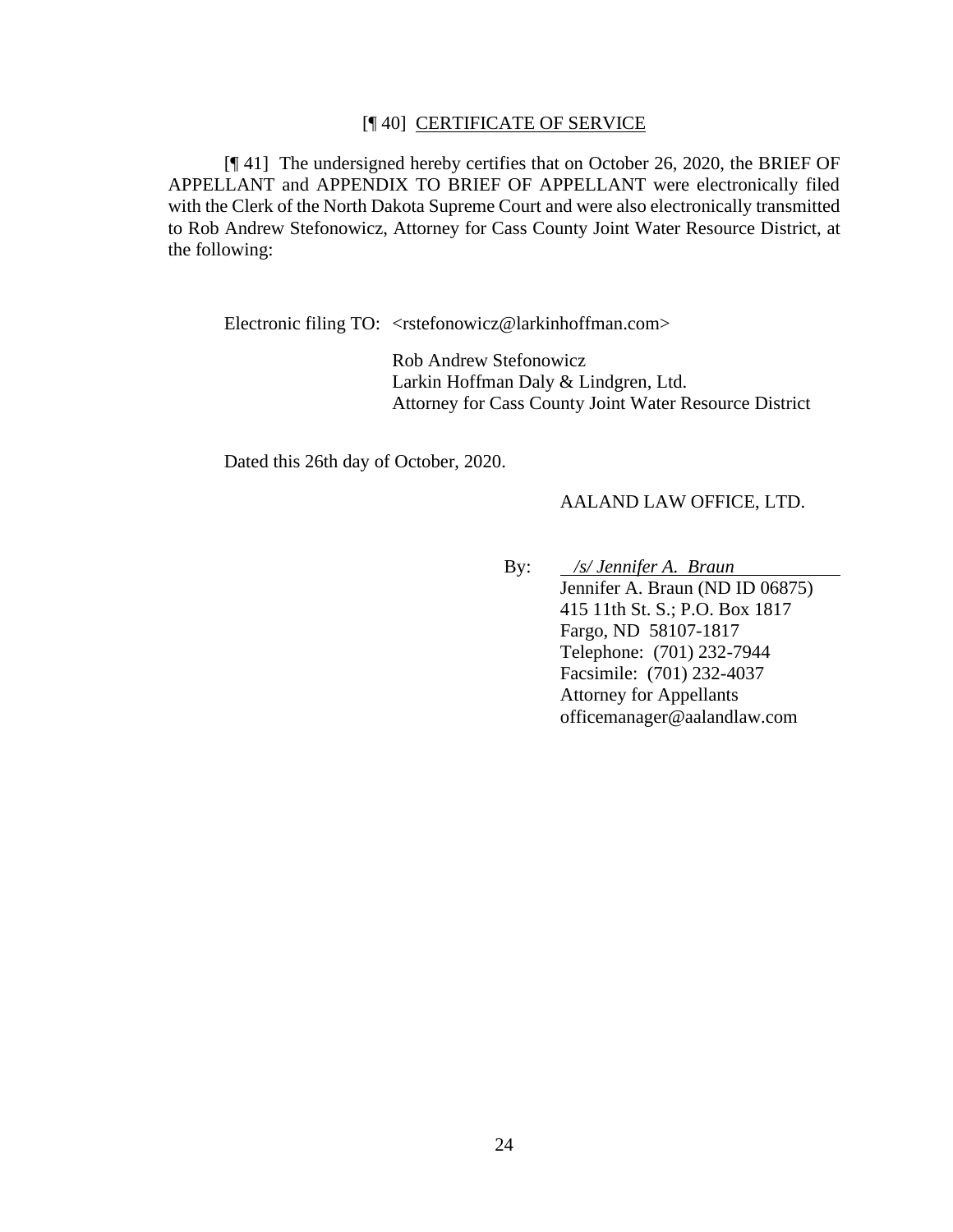#### CERTIFICATE OF COMPLIANCE

The undersigned hereby certifies that this document complies with the page limitation designated in Rule 32(a)(8)(A) of the North Dakota Rules of Appellate Procedure, and further certified that this corrected document, which includes the corrected cover page, contains twenty-two (22) pages.

Dated this 2nd day of November, 2020.

#### AALAND LAW OFFICE, LTD.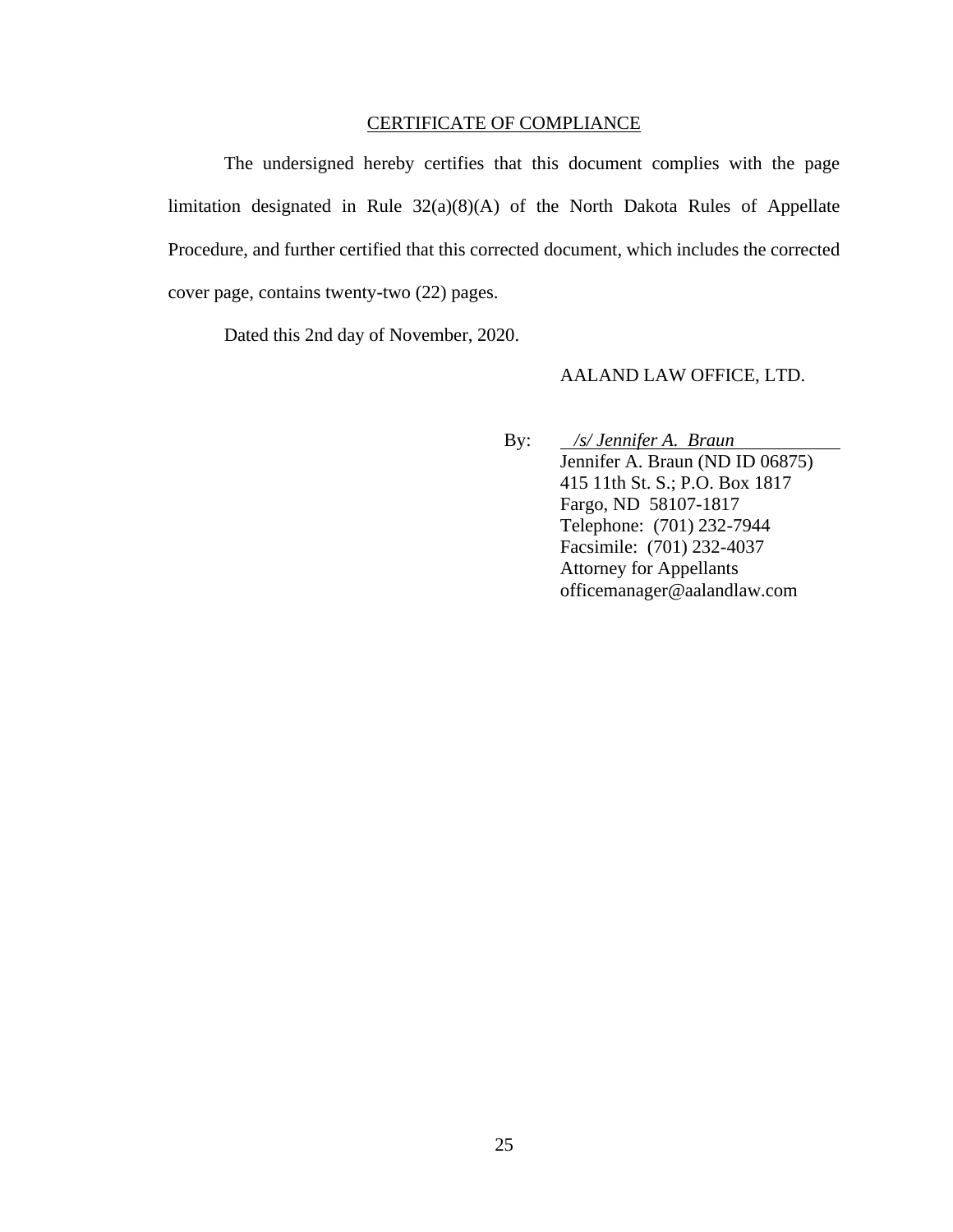#### CERTIFICATE OF SERVICE

The undersigned hereby certifies that on November 2, 2020, the Corrected BRIEF OF APPELLANT, Corrected CERTIFICATE OF COMPLIANCE, and Corrected APPENDIX TO BRIEF OF APPELLANT were electronically filed with the Clerk of the North Dakota Supreme Court and were also electronically transmitted to Rob Andrew Stefonowicz, Attorney for Cass County Joint Water Resource District, at the following:

Electronic filing TO: <rstefonowicz@larkinhoffman.com>

Rob Andrew Stefonowicz Larkin Hoffman Daly & Lindgren, Ltd. Attorney for Cass County Joint Water Resource District

Dated this 2nd day of November, 2020.

#### AALAND LAW OFFICE, LTD.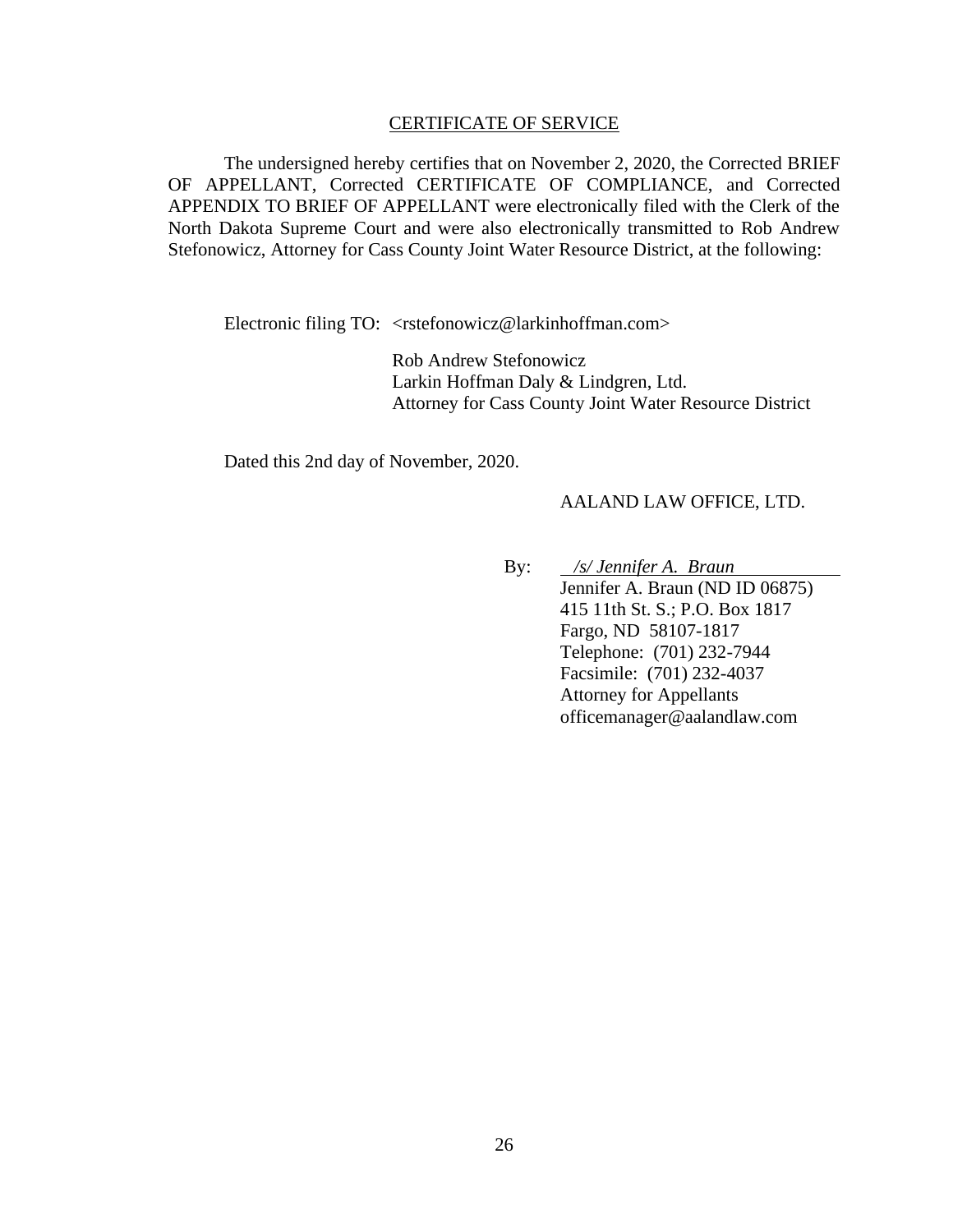#### IN THE SUPREME COURT

#### STATE OF NORTH DAKOTA

Cass County Joint Water Resource District,

 $V_{\star}$ 

Plaintiff and Appellee

Cash H. Aaland, Larry W. Bakko, and Penny Cirks,

and

Richard and Sandra Ihland, Stuart D. Boyer and Patricia J. Boyer, Vance G. Gylland, Thomas Jorgensen, Brent Larson and Timothy Larson, Mary Jo Schmid, Thomas R. Nelson and Michelle Nelson, Jeffrey C. Shipley and Maria Shipley, Patricia A. Rudnick, Dona L. Duffy, Myron Ihland, Carol Sheridan, Marjorie Rieger, Betty Jean Hulne (deceased), Gregory S. Hulne, Jack T. Hulne, Michael J. Hulne, David A. Hulne, Jean M. Johnson, Dorothy A. Stapleton and Laura Aaland,

Defendants and Appellants

Defendants and Appellees

Supreme Court No. 20200171

Civil No. 39-2020-CV-00048 (Richland County District Court)

### AFFIDAVIT OF SERVICE BY ELECTRONIC SERVICE

 $\mathcal{F}$ )SS

 $\mathbf{r}$ 

|  | STATE OF NORTH DAKOTA |  |
|--|-----------------------|--|
|  |                       |  |

**COUNTY OF CASS** 

[11] Denise Brinkman, hereby being first duly sworn on oath, does depose and say: that she is a citizen of the United States, over the age of eighteen years, and not a party to the above entitled matter.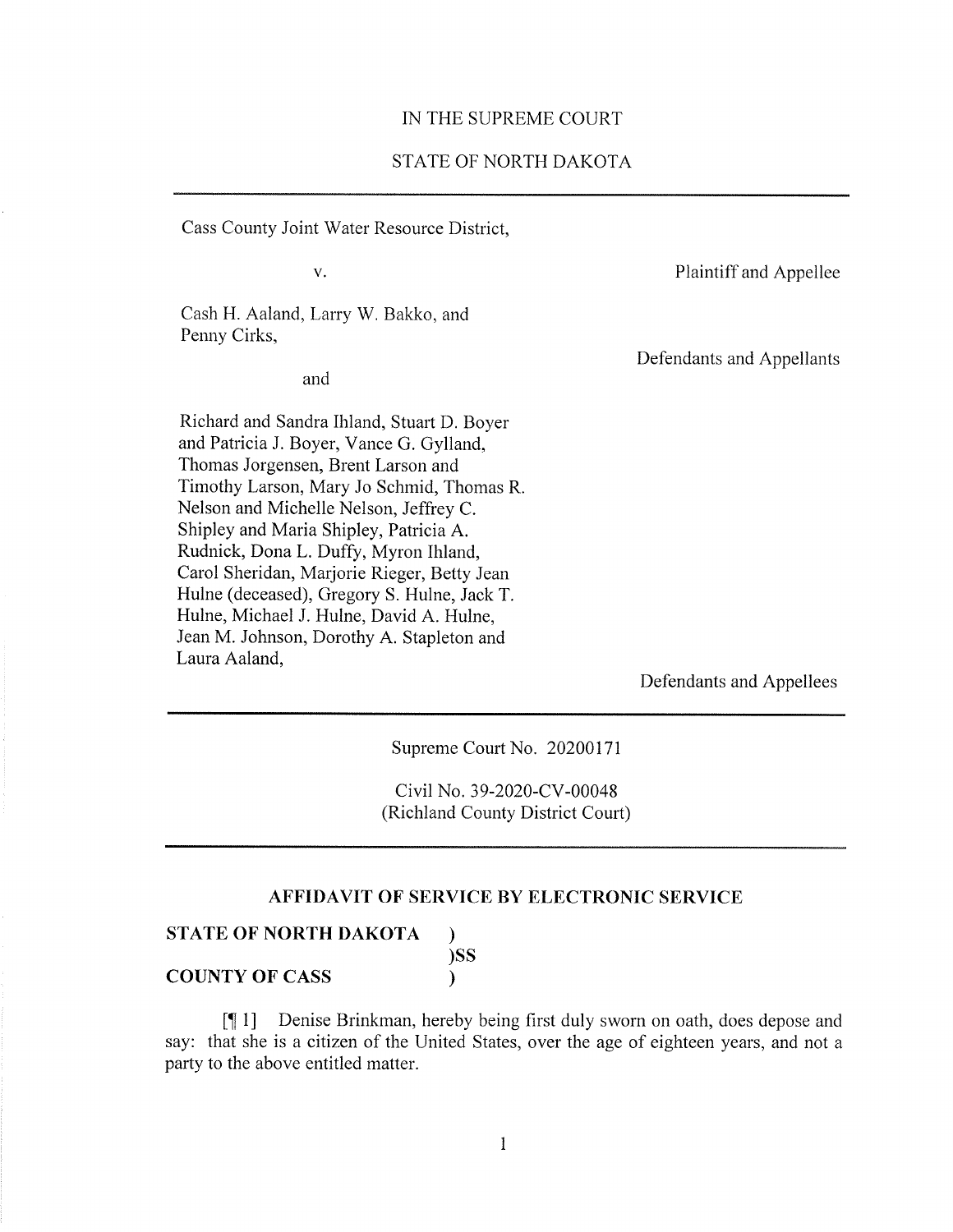That on the 2<sup>nd</sup> day of November, 2020, this affiant served via electronic  $\sqrt{121}$ mail in the City of Fargo, North Dakota, a true and correct copy of the following documents filed in the above captioned action:

- 1. Brief of Appellant
- 2. Corrected Certificate of Compliance
- 3. Appendix to Brief of Appellant

That the copy of the above documents were addressed as follows:  $\lceil \P 3 \rceil$ 

Stuart D. Boyer at stuboyer@outlook.com;

Gregory S. Hulne at  $ghulne@gmail.com$ ;

Sandra Ihland at sihland@rrt.net;

Timothy (Brent) Larson at timothybrentlarson  $\omega$ gmail.com;

Thomas R. Nelson at TNelson@vhfargo.com;

Jeffrey C. Shipley at shipleyjeff1@gmail.com;

Thomas Jorgenson at thomas@bradford-staffing.com

That the above documents were duly sent in accordance with the  $\P(4]$ provisions of the North Dakota Rules of Civil and Appellate Procedure.

Denise France

Subscribed and sworn to before me this  $\overline{\mathcal{A}}$  day of November, 2020.

CAROLYN A. MCKAY Notary Public<br>State of North Dakota<br>My Commission Expires July 17, 2024

∙ Public\ My Commission Expires: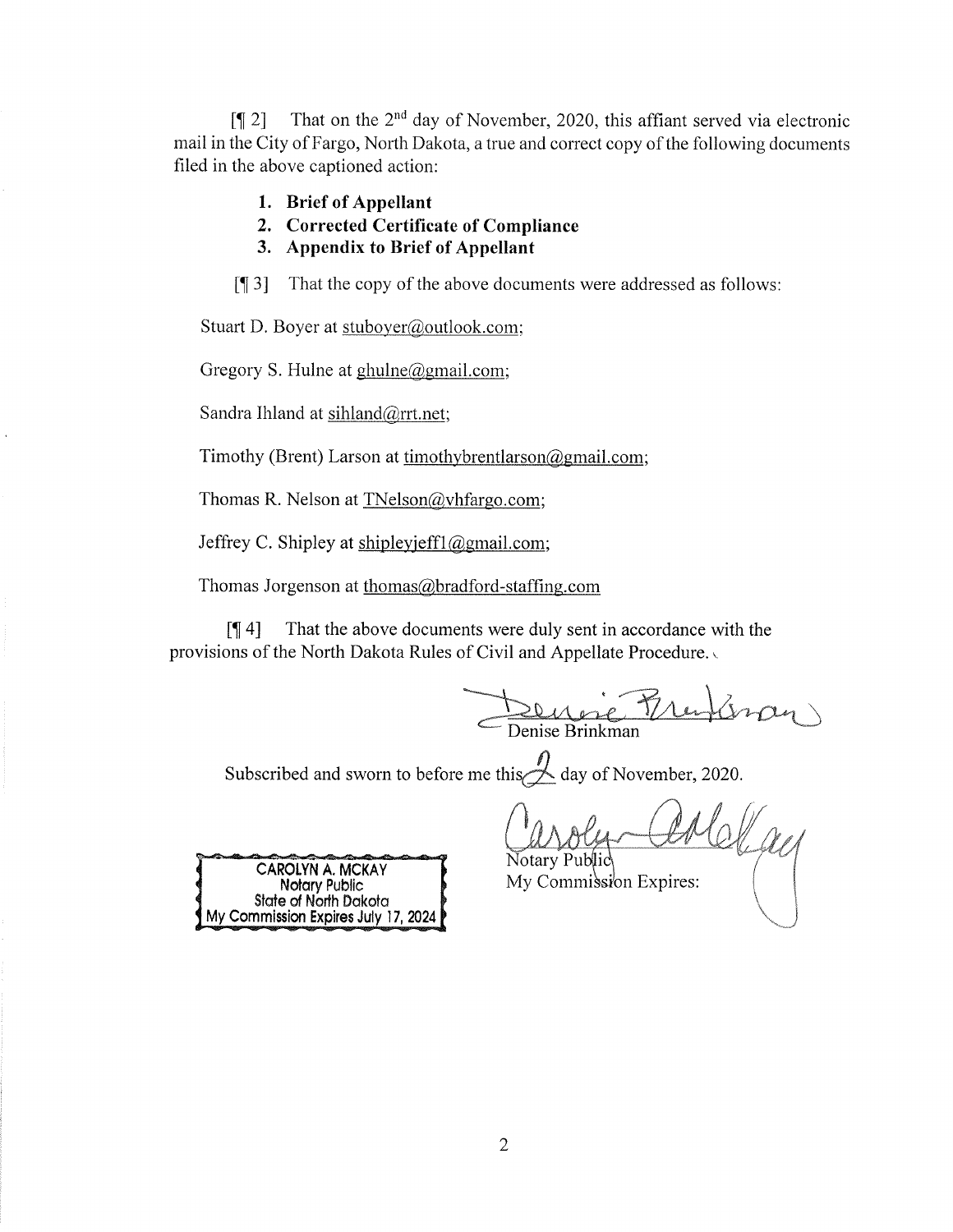#### IN THE SUPREME COURT

### STATE OF NORTH DAKOTA

Cass County Joint Water Resource District,

 $V.$ 

Plaintiff and Appellee

Cash H. Aaland, Larry W. Bakko, and Penny Cirks,

and

Richard and Sandra Ihland, Stuart D. Boyer and Patricia J. Boyer, Vance G. Gylland, Thomas Jorgensen, Brent Larson and Timothy Larson, Mary Jo Schmid, Thomas R. Nelson and Michelle Nelson, Jeffrey C. Shipley and Maria Shipley, Patricia A. Rudnick, Dona L. Duffy, Myron Ihland, Carol Sheridan, Marjorie Rieger, Betty Jean Hulne (deceased), Gregory S. Hulne, Jack T. Hulne, Michael J. Hulne, David A. Hulne, Jean M. Johnson, Dorothy A. Stapleton and Laura Aaland,

Defendants and Appellants

Defendants and Appellees

Supreme Court No. 20200171

Civil No. 39-2020-CV-00048 (Richland County District Court)

### AFFIDAVIT OF SERVICE BY U.S. MAIL

 $\mathcal{L}$  $)$ SS

 $\mathcal{L}$ 

### **STATE OF NORTH DAKOTA**

**COUNTY OF CASS** 

Denise Brinkman, hereby being first duly sworn on oath, does depose and  $[11]$ say: that she is a citizen of the United States, over the age of eighteen years, and not a party to the above entitled matter.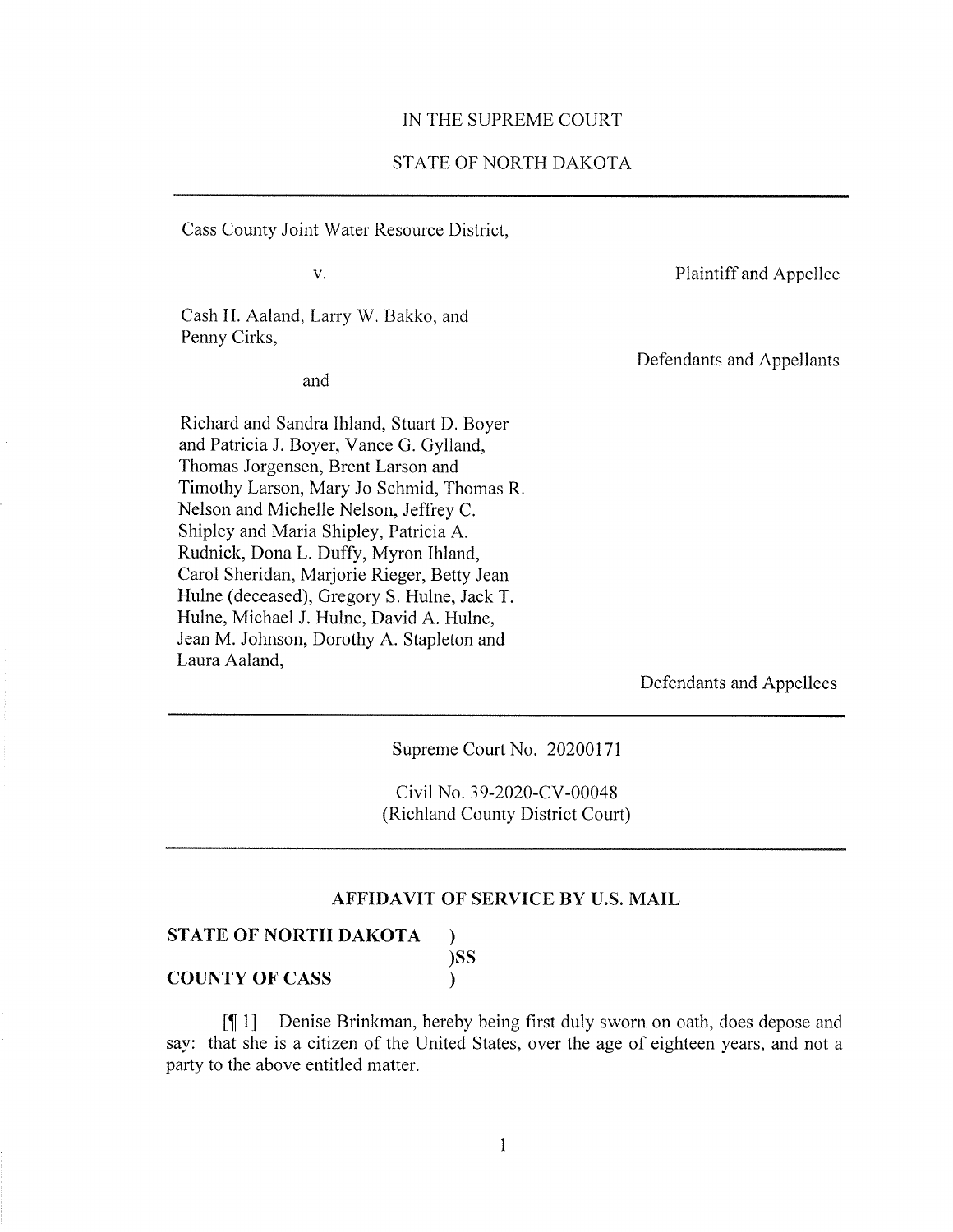That on the 2<sup>nd</sup> day of November, 2020, this affiant did this affiant did serve  $\lceil \P 2 \rceil$ a true and correct copy of the following attached documents filed in the above matter:

- 1. Brief of Appellant
- 2. Corrected Certificate of Compliance
- 3. Appendix to Brief of Appellant

upon the following person or persons:

| Laura Aaland                                                                                | Mary Jo Schmid                                                                  | Jean M. Johnson       |
|---------------------------------------------------------------------------------------------|---------------------------------------------------------------------------------|-----------------------|
| 5555 171 <sup>st</sup> Ave. S.E.                                                            | 17385 Cty. Rd. 4                                                                | 223 $10^{th}$ Ave. E. |
| Christine, ND 58015                                                                         | Colfax, ND 58018                                                                | West Fargo, ND 58078  |
| Vance G. Gylland                                                                            | Dorothy A. Stapelton                                                            | Jack T. Hulne         |
| P.O. Box 35                                                                                 | 7110 Hawaii Lane                                                                | 6506 Pinehurst Dr.    |
| Colfax, ND 58018                                                                            | Arlington, TX 76016                                                             | Granbury, TX 76049    |
| Patricia J. Boyer                                                                           | Michelle Nelson                                                                 | David A. Hulne        |
| $1710552^{nd}$ St. S.E.                                                                     | 6350 173rd Ave. S.E.                                                            | 327 West Knights Rd.  |
| Horace, ND 58047                                                                            | Colfax, ND 58018                                                                | Sandwich, IL 60548    |
| Patricia A Rudnick<br>Dona L. Duffy<br>$2207$ 12 <sup>th</sup> St. S.<br>Moorhead, MN 56560 | Myron Ihland<br>Carol Sheridan<br>2021 124 <sup>th</sup> Ave.<br>Kent, MN 56553 |                       |
| Richard Ihland<br>6510 $176\frac{1}{2}$ Ave. S.E.<br>Wahpeton, ND 58075                     | Maria Shipley<br>5535 171 <sup>st</sup> Ave. S.E.<br>Christine, ND 58015        |                       |

by placing a true and correct copy thereof in an envelope so addressed and depositing the same, with postage prepaid, in the United States mail in Fargo, North Dakota.

Denix Fre Denise Brinkman

Subscribed and sworn to before me this  $\mathcal Q$  day of November, 2020.

Notary Public My Commission Expires:

CAROLYN A. MCKAY Notary Public<br>State of North Dakota My Commission Expires July 17, 2024